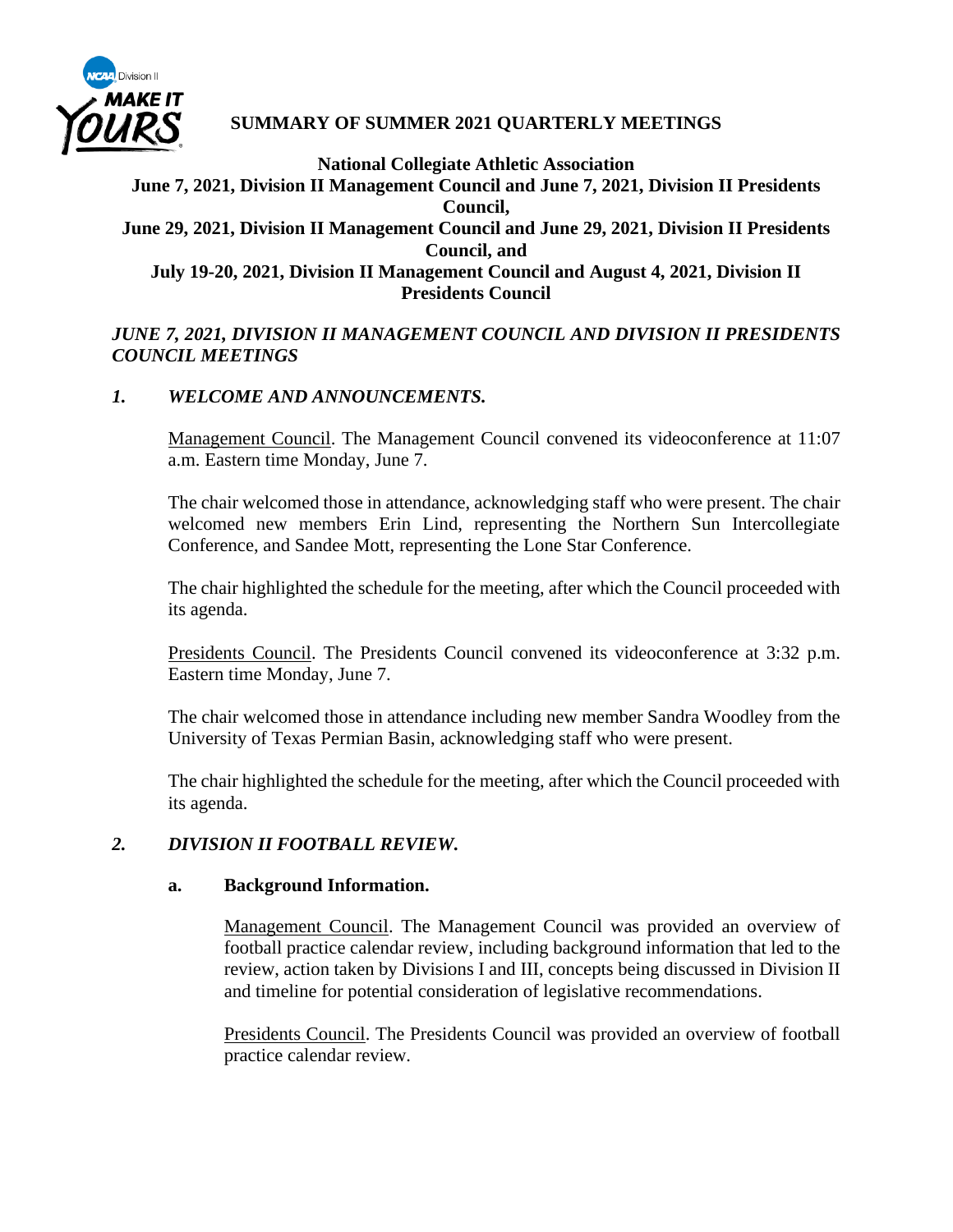# **b. Emergency Legislation -- Playing and Practice Seasons -- Football -- Prohibited Athletic Activities.**

Management Council. The Management Council recommended that the Presidents Council adopt emergency legislation in football that specifies that an institution shall not conduct prohibited athletic activities, as specified in the policies and procedures established and maintained by the Division II Football Committee and the Committee on Competitive Safeguards and Medical Aspects of Sports, subject to approval by the Management Council.

Presidents Council. The Presidents Council adopted emergency legislation in football that specifies that an institution shall not conduct prohibited athletic activities, as specified in the policies and procedures established and maintained by the Division II Football Committee and the Committee on Competitive Safeguards and Medical Aspects of Sports, subject to approval by the Management Council.

# **c. Overview of Additional Concepts Under Consideration and Next Steps.**

Management Council. The Management Council received an overview of the additional concepts that the Division II Football Committee is considering. These concepts include modifications to the preseason practice structure, voluntary skill instruction at the request of the student-athlete during the summer vacation period and the restriction on the number of student-athletes that can engage in skill instruction outside of the playing season. Discussions involving these concepts will continue among the Committee on Competitive Safeguards and Medical Aspects of Sports, Division II Football Committee and Division II members of the Concussion Data Task Force with a feedback instrument set to be distributed to football playing schools and conferences in late June.

If any of the concepts are recommended by the Football Committee, they will follow the division's traditional legislative process for governance-sponsored proposals and thereby would require sponsorship from the Division II Presidents Council to advance to the 2022 NCAA Convention.

Presidents Council. The Presidents Council received an overview of the additional concepts that the Division II Football Committee is considering and an overview of next steps.

# *3. NAME, IMAGE AND LIKENESS UPDATE.*

Management Council. The Management Council was provided an update on the next steps for consideration of a name, image and likeness proposal. The Council was informed that the Division II Legislation Committee has formally recommended emergency legislation that is expected to be considered during the June 29 meeting. The proposal being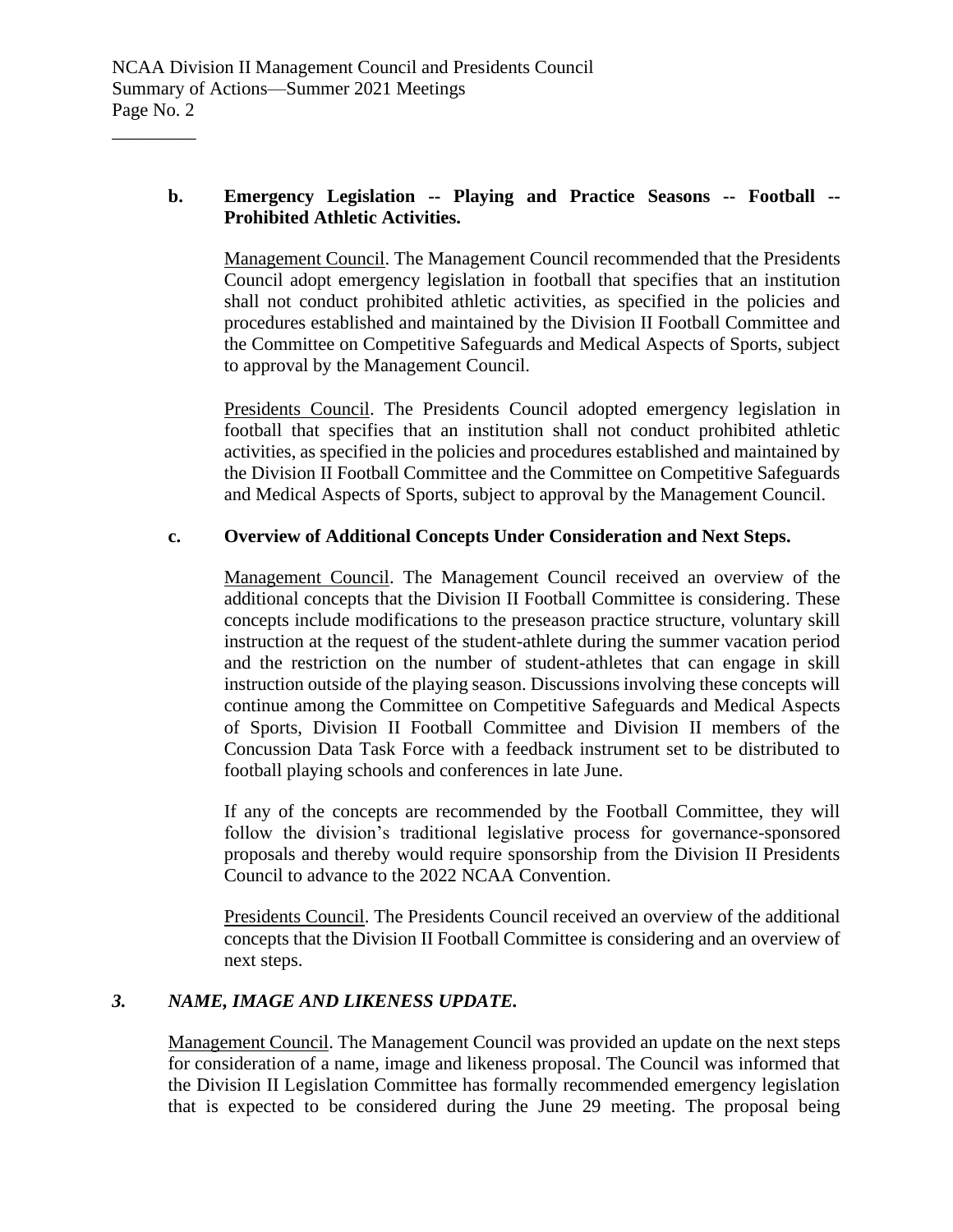recommended is very similar to the 2021 Convention proposal that the Division II membership would have voted on in January, the main difference is the effective date of July 1. The Council was also informed that communication and education plans are being developed and greater detail will be provided at the June 29 meeting.

Presidents Council. The Presidents Council was provided an update on the process for name, image and likeness review. The Council was informed that the Division II Legislation Committee has formally recommended emergency legislation that is expected to be considered during the June 29 meeting. The proposal being recommended is very similar to the 2021 Convention proposal that membership would have voted on in January, the main difference is the effective date of July 1. The Council was also informed that communication and education plans are being developed and greater detail will be provided at the June 29 meeting.

# *4. OTHER BUSINESS.*

\_\_\_\_\_\_\_\_\_

Management Council. The Management Council was reminded that during the April meeting, Council members agreed to discuss during their respective spring and summer conference meetings concerns expressed by some council members regarding adding STUNT as an emerging sport for women. Council members should come prepared to the July meeting with this feedback.

The Management Council was also reminded to submit nominees for the vice chair position on the Council.

Presidents Council. No action was necessary.

## *5. FUTURE MEETINGS.*

Management Council. The Management Council reviewed the upcoming meetings for 2021 through January 2023.

Presidents Council. The Presidents Council reviewed the upcoming meetings for 2021 through January 2023.

#### *6. ADJOURNMENT.*

Management Council. The Management Council adjourned at noon Eastern time.

Presidents Council. The Presidents Council adjourned at 4:04 p.m. Eastern time.

**\_\_\_\_\_\_\_\_\_\_\_\_\_\_\_\_\_\_\_\_\_\_\_\_\_\_\_\_\_\_\_\_\_\_\_\_\_\_\_\_\_\_\_\_\_\_\_\_\_\_\_\_\_\_\_\_\_\_\_\_\_\_\_\_\_\_\_\_\_\_\_\_\_\_\_\_\_\_**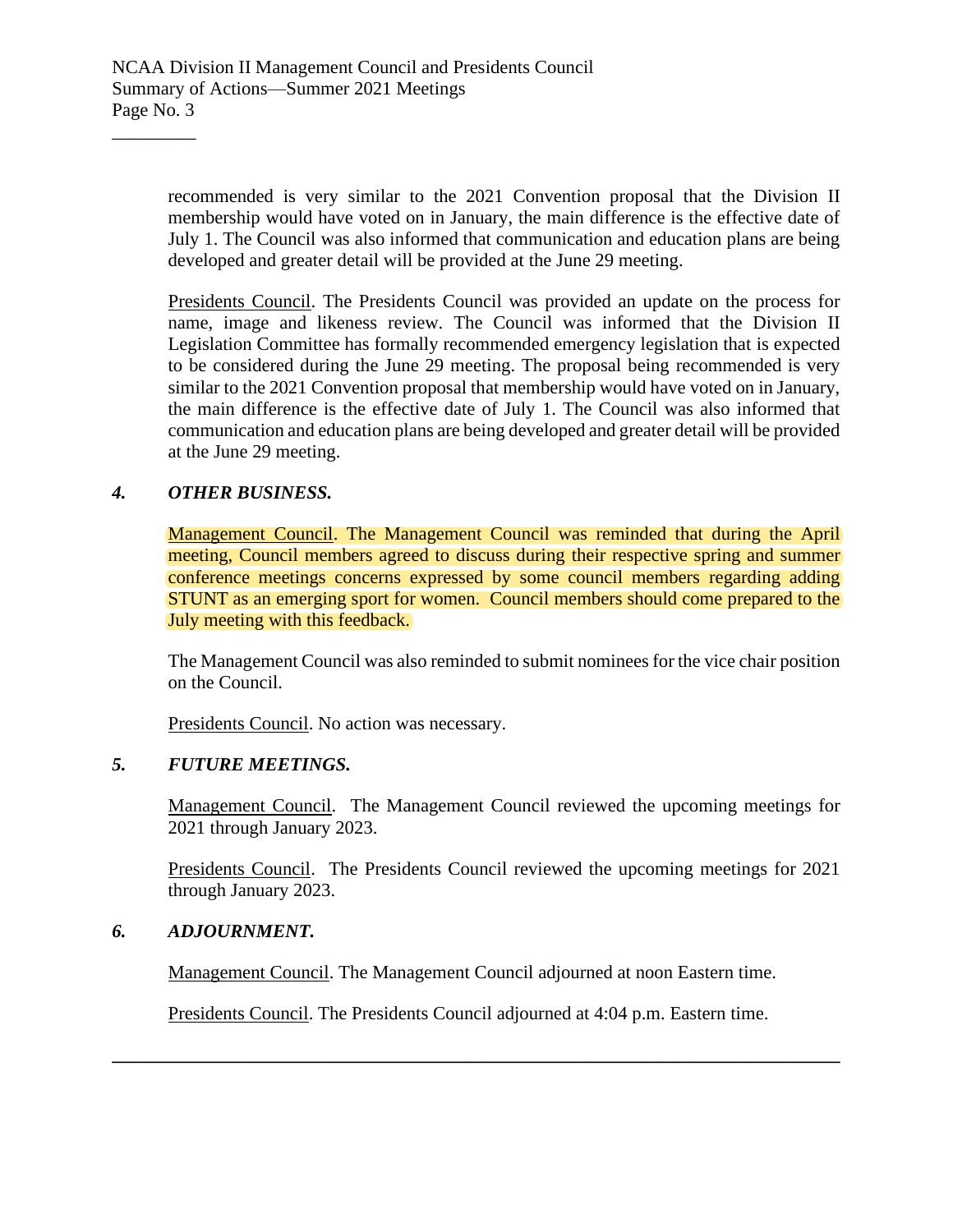*JUNE 29, 2021, DIVISION II MANAGEMENT COUNCIL AND DIVISION II PRESIDENTS COUNCIL MEETINGS*

## *1. WELCOME AND ANNOUNCEMENTS.*

\_\_\_\_\_\_\_\_\_

Management Council. The Management Council convened its videoconference at 12:01 a.m. Eastern time Tuesday, June 29.

The chair welcomed those in attendance, acknowledging staff who were present. The chair noted that Steven Winter, representing the California Collegiate Athletic Association, has retired from his institution and resigned from the Council.

The chair highlighted the schedule for the meeting, after which the Council proceeded with its agenda.

Presidents Council. The Presidents Council convened its videoconference at 3:01 p.m. Eastern time Tuesday, June 29.

The chair highlighted the schedule for the meeting, after which the Council proceeded with its agenda.

# *2. INTERIM NAME, IMAGE AND LIKENESS POLICY.*

Management Council. The Management Council recommended that the Presidents Council approve an interim Name, Image and Likeness Policy, as follows:

The NCAA is committed to ensuring that its rules, and its enforcement of those rules, protect and enhance student-athlete well-being and maintain national standards for recruiting. Those goals are consistent with the NCAA's foundational prohibitions on payfor-play and impermissible recruiting inducements, which remain essential to collegiate athletics.

As the NCAA continues to work with Congress to adopt federal legislation to support student-athlete use of NIL, it is necessary to take specific, short-term action with respect to applicable NCAA rules. Accordingly, effective July 1, 2021, and until such time that either federal legislation or new NCAA rules are adopted, member institutions and their student-athletes should adhere to the guidance below.

- 1. NCAA Bylaws, including prohibitions on pay-for-play and improper recruiting inducements, remain in effect, subject to the following:
	- **For institutions in states without NIL laws or executive actions or with NIL laws or executive actions that have not yet taken effect**, if an individual elects to engage in an NIL activity, the individual's eligibility for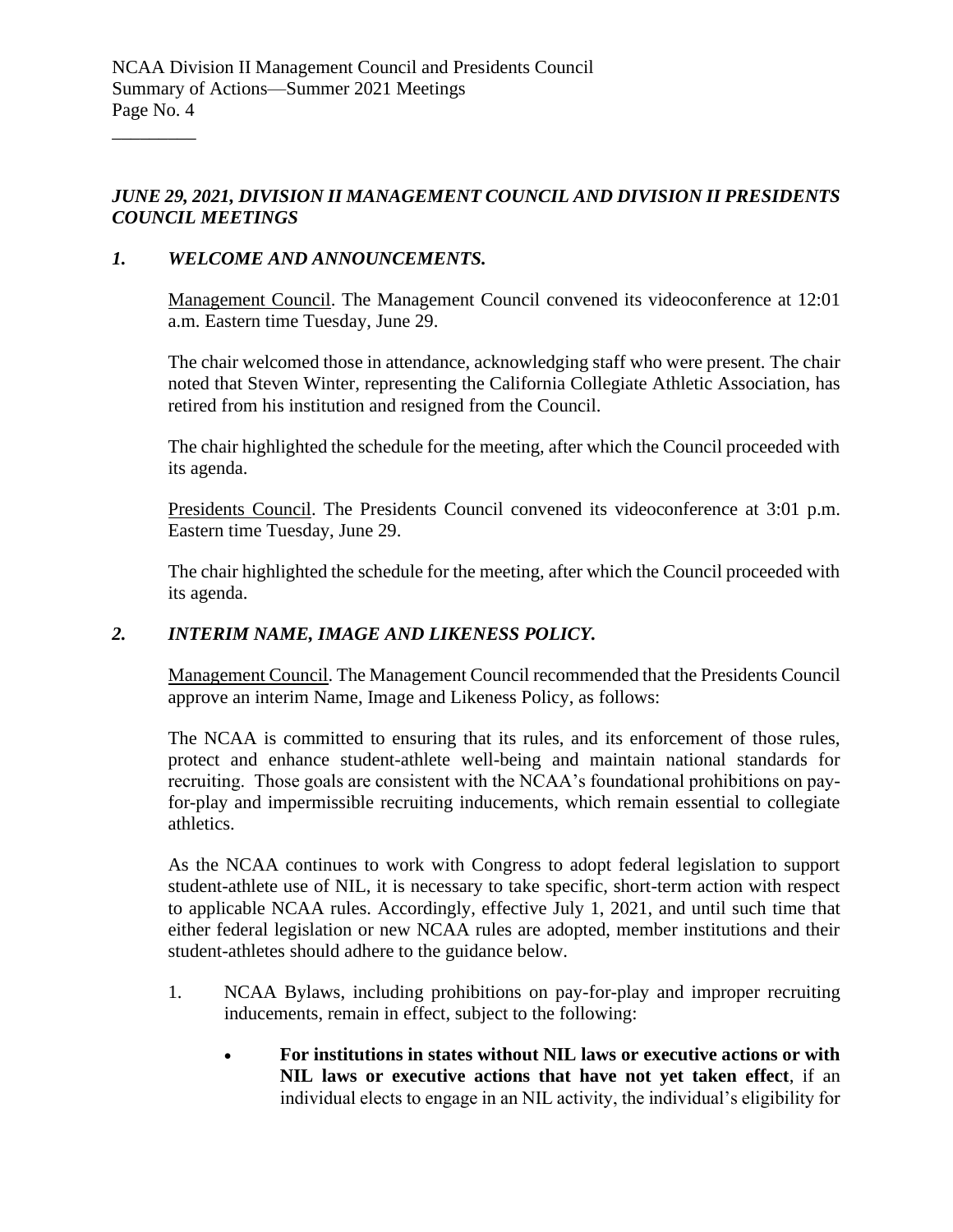intercollegiate athletics will not be impacted by application of Bylaw 12 (Amateurism and Athletics Eligibility).

- **For institutions in states with NIL laws or executive actions with the force of law in effect**, if an individual or member institution elects to engage in an NIL activity that is protected by law or executive order, the individual's eligibility for and/or the membership institution's full participation in NCAA athletics will not be impacted by application of NCAA Bylaws unless the state law is invalidated or rendered unenforceable by operation of law.
- Use of a professional services provider is also permissible for NIL activities, except as otherwise provided by a state law or executive action with the force of law that has not been invalidated or rendered unenforceable by operation of law.
- 2. The NCAA will continue its normal regulatory operations but will not monitor for compliance with state law.
- 3. Individuals should report NIL activities consistent with state law and/or institutional requirements.

Presidents Council. The Presidents Council endorsed the interim Name, Image and Likeness Policy, recommended by the Management Council, noting that the Division II Administrative Committee would adopt the final version of the policy June 30.

[Note: The wording of the final version adopted by the Administrative Committee is noted above and was consistent with the version recommended by the Management Council and the Presidents Council's endorsement.]

# *3. REVIEW OF SUPPORTING DOCUMENTS.*

Management Council. The Management Council was provided an overview of supporting documents that the NCAA staff is developing to assist the membership in navigating the new policy.

Presidents Council. The Presidents Council was provided an overview of supporting documents that the NCAA staff is developing to assist the membership in navigating the new policy.

# *4. OTHER BUSINESS.*

Management Council. No action was necessary.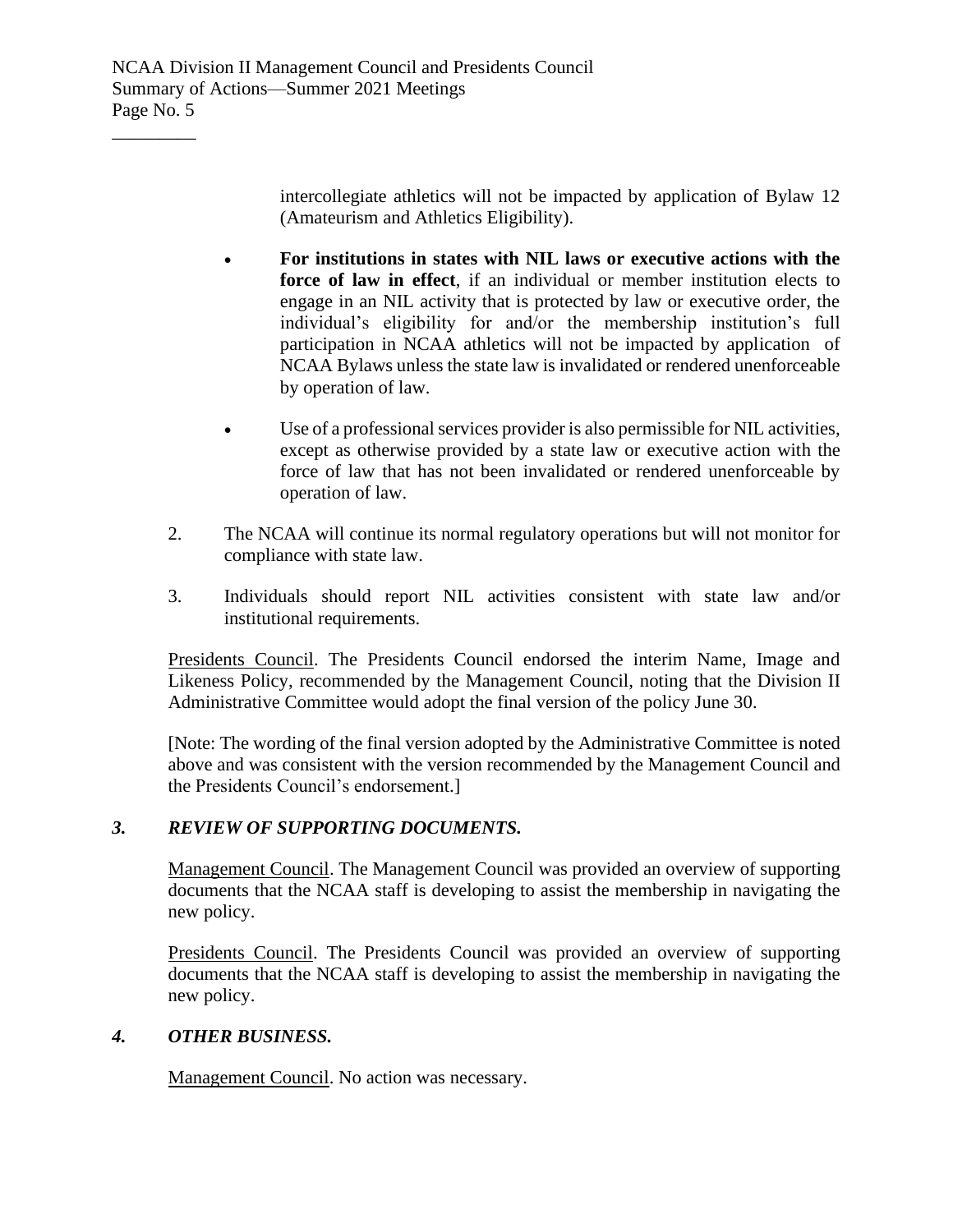Presidents Council. No action was necessary.

#### *5. FUTURE MEETINGS.*

\_\_\_\_\_\_\_\_\_

Management Council. The Management Council reviewed the upcoming meetings for 2021 through January 2023.

Presidents Council. The Presidents Council reviewed the upcoming meetings for 2021 through January 2023.

#### *6. ADJOURNMENT.*

Management Council. The Management Council adjourned at 12:40 Eastern time.

Presidents Council. The Presidents Council adjourned at 3:31 p.m. Eastern time.

*JULY 19-20, 2021, DIVISION II MANAGEMENT COUNCIL AND AUGUST 4, 2021, PRESIDENTS COUNCIL MEETINGS*

**\_\_\_\_\_\_\_\_\_\_\_\_\_\_\_\_\_\_\_\_\_\_\_\_\_\_\_\_\_\_\_\_\_\_\_\_\_\_\_\_\_\_\_\_\_\_\_\_\_\_\_\_\_\_\_\_\_\_\_\_\_\_\_\_\_\_\_\_\_\_\_\_\_\_\_\_\_\_**

#### *1. WELCOME AND ANNOUNCEMENTS.*

Management Council. The Management Council convened its quarterly virtual meeting at 11:10 a.m. Eastern time Monday, July 19. The chair thanked the Council for their attendance at the Friday, July 16 Management Council/Student-Athlete Advisory Committee Summit.

The chair welcomed those in attendance, acknowledging staff who were present. He also noted that Carol Rivera was representing the California Collegiate Athletic Association as an observer.

Finally, the chair highlighted the schedule for the meeting, after which the Council proceeded with its agenda.

Presidents Council. The Presidents Council convened its videoconference at 11:03 a.m. Eastern time Wednesday, August 4.

The chair welcomed those in attendance, acknowledging staff who were present. The chair also recognized Cheryl Lovell, president of Adams State University, as the newest member of the Presidents Council.

The chair highlighted the schedule for the meeting, after which the Council proceeded with its agenda.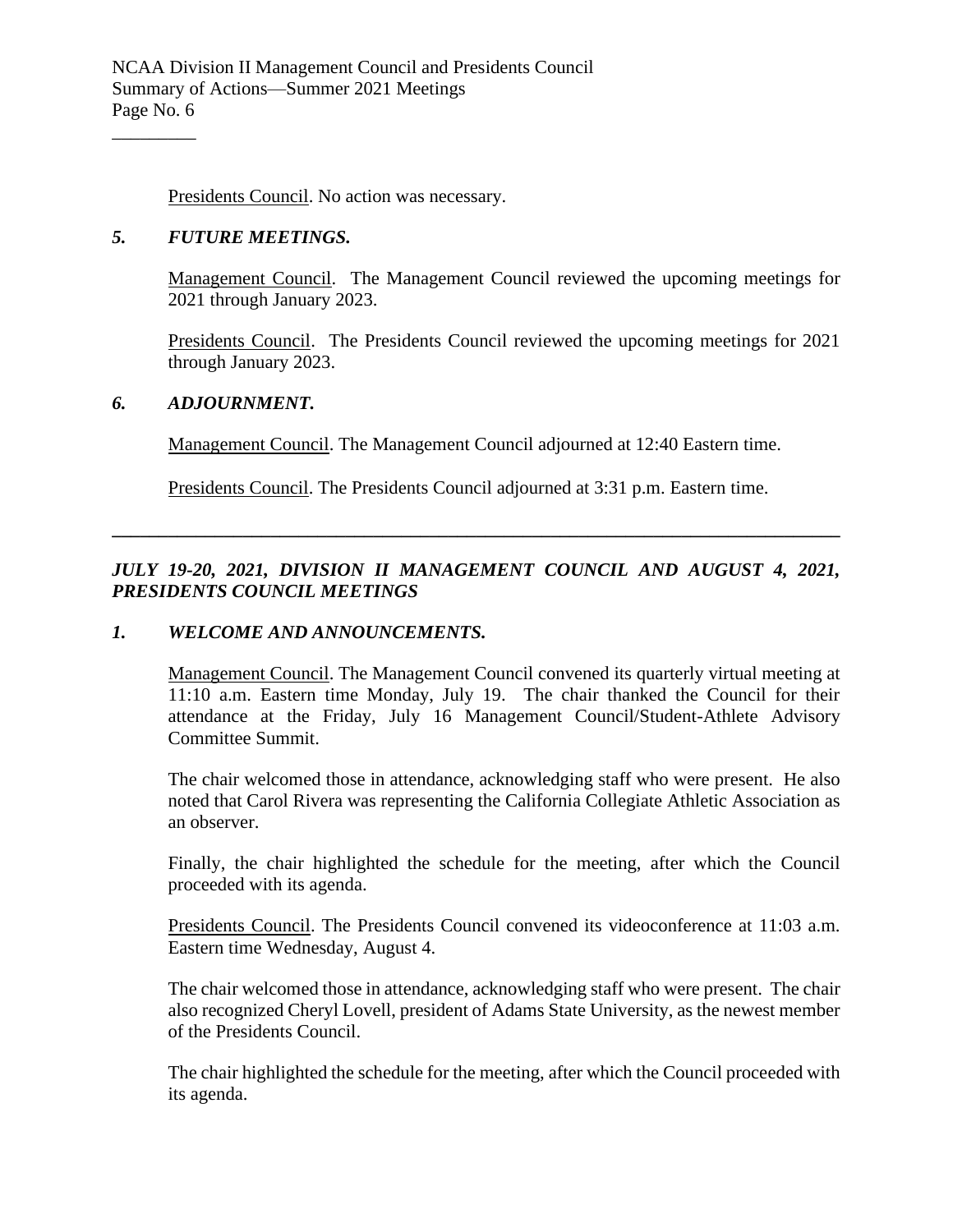#### *2. REVIEW OF PREVIOUS MEETINGS.*

\_\_\_\_\_\_\_\_\_

#### **a. April 12-13 Management Council and April 28 Presidents Council.**

Management Council. The Management Council approved the summary of actions from its spring meetings.

Presidents Council. The Presidents Council approved the summary of actions from its spring meetings.

#### **b. Board of Governors.**

#### **(1) April 27 and May 27 Videoconferences.**

Management Council. The Management Council reviewed the Board of Governors reports from its April 27 and May 27 videoconferences.

Presidents Council. The Presidents Council reviewed the Board of Governors reports from its April 27 and May 27 videoconferences.

#### **(2) May 6 Board of Governors Committee to Promote Cultural Diversity and Equity.**

Management Council. The Management Council reviewed the May 6 Board of Governors Committee to Promote Cultural Diversity and Equity videoconference report.

Presidents Council. The Presidents Council reviewed the May 6 Board of Governors Committee to Promote Cultural Diversity and Equity videoconference report.

#### **c. Administrative Committee.**

Management Council. The Management Council approved the interim actions by the committee.

Presidents Council. The Presidents Council approved the interim actions by the committee.

#### *3. REVIEW AND APPROVAL OF 2021-22 DIVISION II PRIORITIES.*

Management Council. The Management Council approved the draft priorities for 2021-22, as distributed.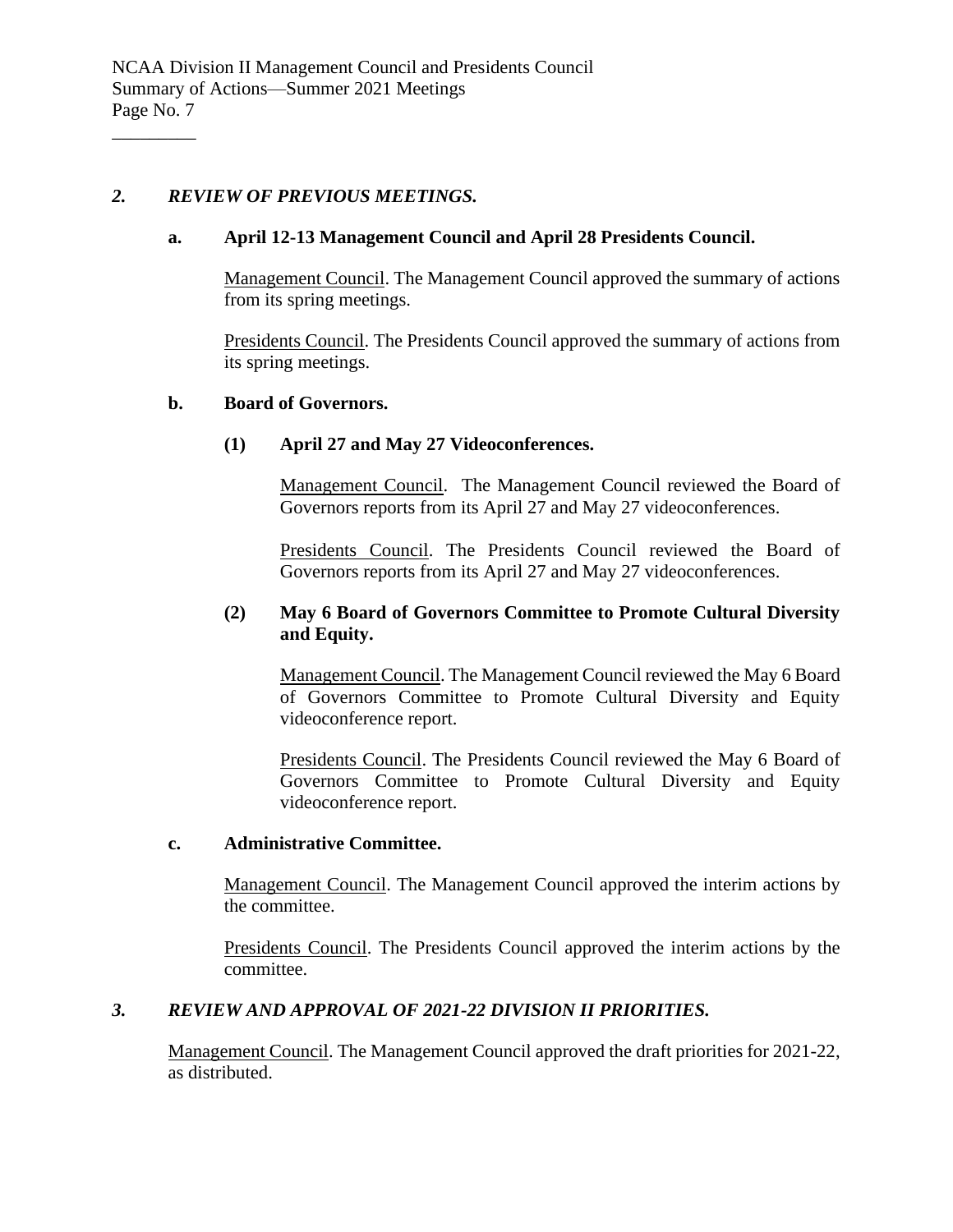Presidents Council. The Presidents Council reviewed the draft list of possible priorities for the division for 2021-22. The Presidents Council noted that due to the Constitutional Review recently announced by the NCAA Board of Governors, it should hold adopting priorities for the division until an upcoming meeting. The Council agreed to discuss further the priorities in October.

#### *4. NCAA CONVENTION AND LEGISLATION.*

\_\_\_\_\_\_\_\_\_

- **a. Presidents Council-Sponsored Proposals for the 2022 Convention.**
	- **(1) Infractions Program and Enforcement Policies And Procedures -- Public Disclosure About a Pending Case During Investigation, Temporary Substitutes, Representation by Legal Counsel, Presence of Institutional Representatives During Interview and Institutional Hearing Representatives,** which amends the infractions program and enforcement policies and procedures, as follows: (1) To specify the enforcement staff shall not publicly confirm or deny the existence of an infractions case before complete resolution of the case pursuant to this article; also, to specify, if information concerning a case is made public, the institution, enforcement staff and the involved individual may confirm, correct or deny the information made public; (2) To specify that if it appears that one or more members of the Committee on Infractions will be unable to participate in the hearing of a case, the chair may request the Division II Management Council to designate a former member or members of the committee to rejoin the committee for purposes of the consideration and disposition of the case; (3) To clarify that, when an enforcement staff member conducts an interview, the individual questioned may be represented by personal legal counsel; (4) To specify that if an interview with an enrolled student-athlete or athletics department staff member is conducted, an institutional representative (as designated by the institution) may be present during the interview, provided the subject matter to be discussed in the interview relates directly to the individual's institution or could affect the individual's eligibility or employment at the institution; further, to specify that if the enforcement staff wishes to discuss information with a student-athlete or staff member that is related solely to institutions other than the one in which the student-athlete is enrolled or the staff member is employed, and would not reasonably affect the student's eligibility or the staff member's employment at that institution, the institution may designate a representative to be present during the interview, provided the representative is someone who would not compromise the integrity of the investigation and whose participation would not prejudice the subject institution or any involved individual; and (5) To specify that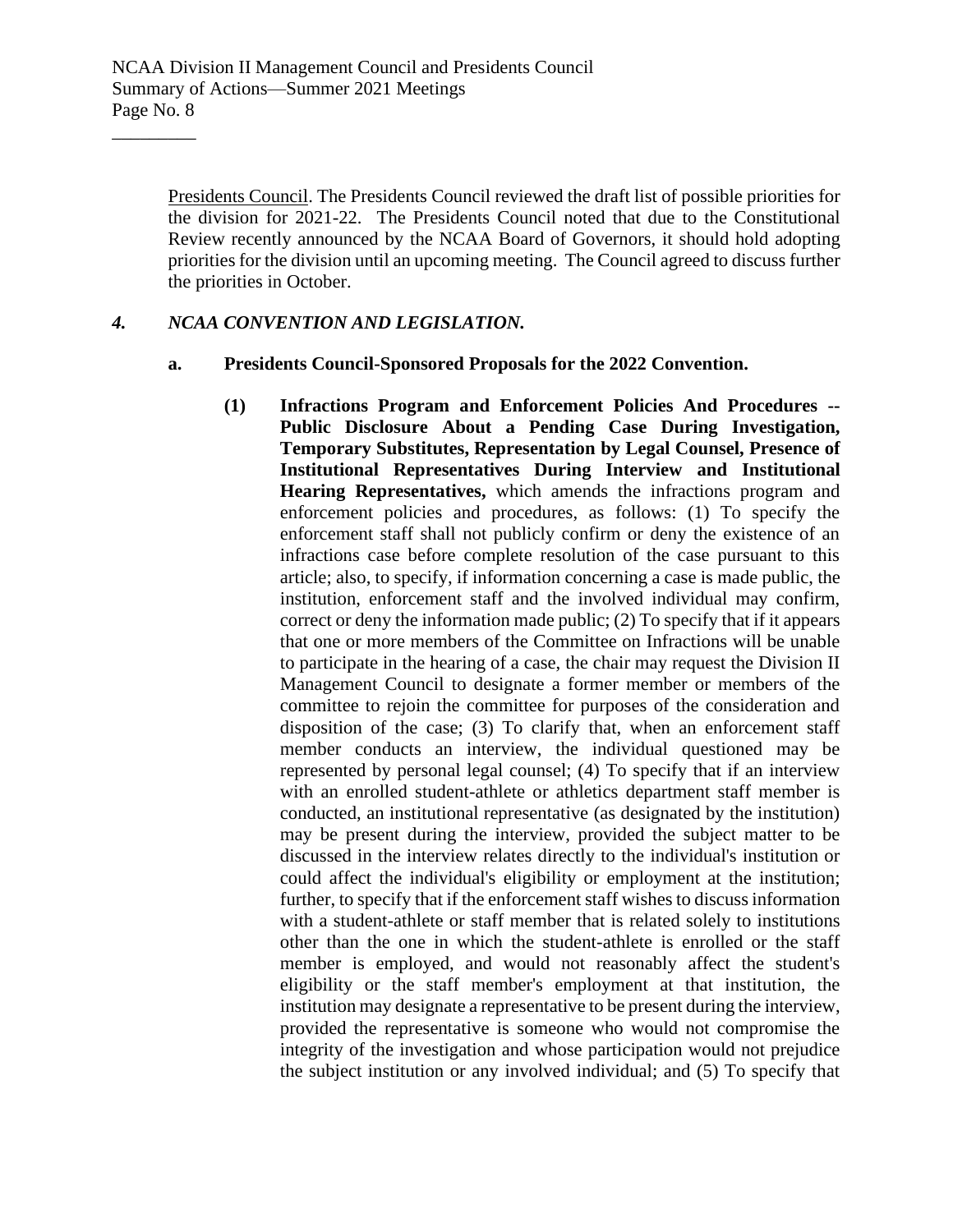the senior compliance administrator be required to be present at institutional hearings, effective August 1, 2022.

Management Council. The Management Council recommended that the Presidents Council approve the proposal in legislative format.

Presidents Council. The Presidents Council approved the proposal in legislative format.

**(2) Infractions Program -- Mission of the Infractions Program, Principle of Accountability and Principle of Shared Responsibility,** which clarifies that the mission of the NCAA infractions program is: (1) To uphold integrity and fair play among the NCAA membership and to prescribe appropriate and fair penalties if violations occur; (2) To ensure that those institutions and student-athletes abiding by the NCAA constitution and bylaws are not disadvantaged by their commitment to compliance; (3) To be committed to the fairness of procedures and the timely resolution of infractions cases; in addition, it clarifies: (4) The membership's responsibility to self-report violations; and (5) That the ability to investigate allegations and penalize infractions is critical to the common interests of the Association's membership and the preservation of its enduring values; further, to specify that: (1) The infractions program shall hold institutions, coaches, administrators and student-athletes who violate the NCAA constitution and bylaws accountable for their conduct, both at the individual and institutional levels; (2) Each institution has an affirmative obligation to monitor and control its athletics programs, its representatives and its student-athletes to ensure compliance with the constitution and bylaws of the Association; and (3) Each institution has an affirmative obligation to report all instances of noncompliance to the Association in a timely manner, effective August 1, 2022.

Management Council. The Management Council recommended that the Presidents Council approve the proposal in legislative format.

Presidents Council. The Presidents Council approved the proposal in legislative format.

**(3) Various Bylaws -- Sickle Cell Solubility Test -- Elimination of Written Release,** which eliminates the option to sign a written release or waiver declining the sickle cell solubility test, as specified, effective August 1, 2022.

Management Council. The Management Council recommended that the Presidents Council approve the proposal in legislative format.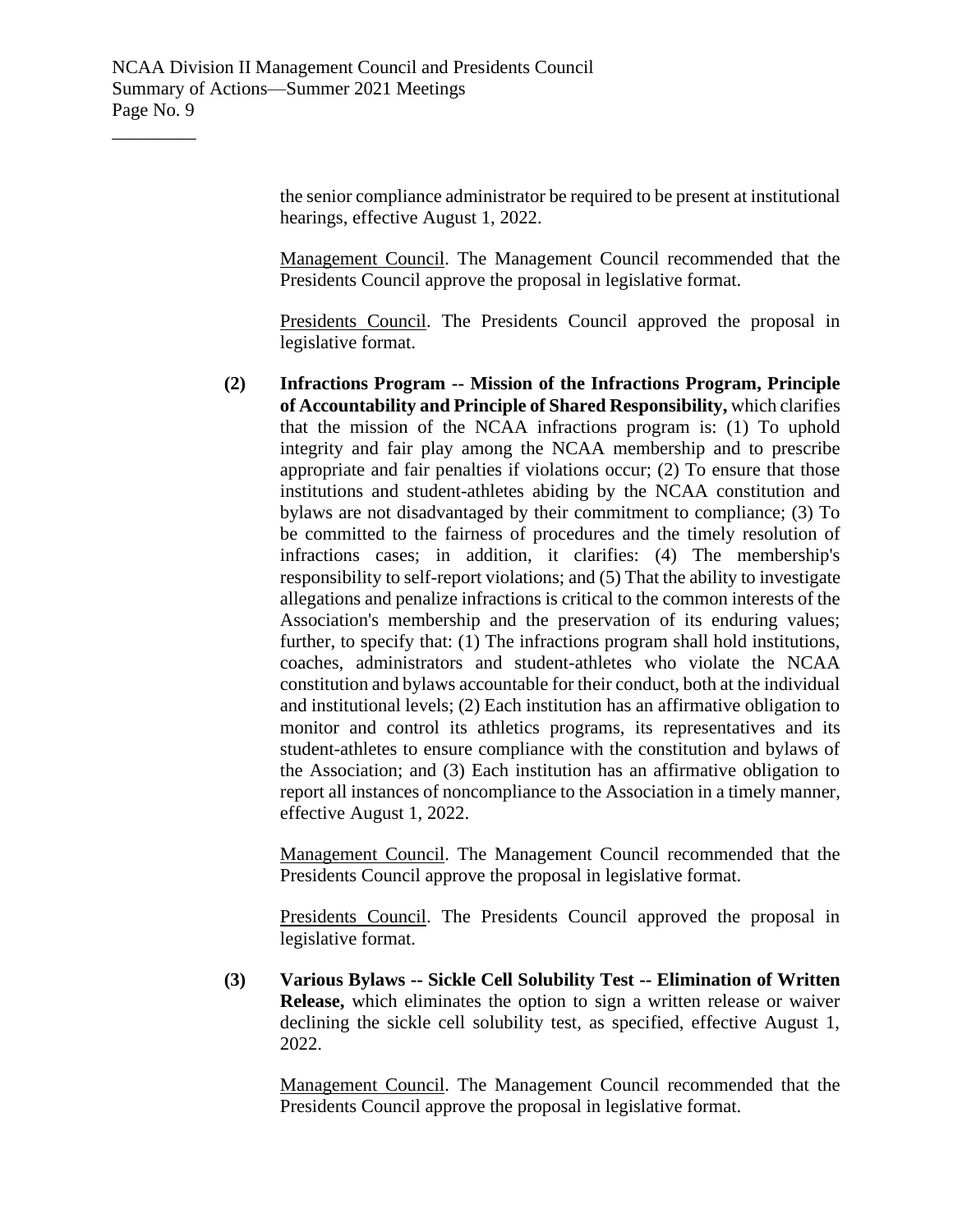Presidents Council. The Presidents Council approved the proposal in legislative format.

# **b. Proposed Legislation for the 2022 Convention Submitted by the Division II Membership.**

Management Council. The Management Council recommended that the Presidents Council take the following action regarding the membership-sponsored proposals for the 2022 Convention.

- **(1) Playing and Practice Seasons -- General Playing-Season Regulations -- Time Limits for Athletically Related Activities -- Weekly Hour Limitations -- Outside of Playing Season -- Football -- Elimination of Group Size Restriction During Individual Skill Instruction.** Refer to the Committee on Competitive Safeguards and Medical Aspects of Sports and Legislation Committee for review and a position of support, opposition or no position.
- **(2) Eligibility: General and Academic Requirements -- Progress-Toward-Degree Requirements -- Eligibility for Competition -- Regulations for Administration of Progress-Toward-Degree -- Credit Hours Earned or Accepted Toward a Minor -- Elimination of Restriction on Credit Hours Earned During a Summer Term.** Refer to the Academic Requirements Committee for review and a position of support, opposition or no position.
- **(3) Financial Aid -- Terms and Conditions of Awarding Athletics Aid -- Renewals and Nonrenewals -- Institutional Obligation -- Elimination of Requirement to Notify a Student-Athlete No Longer Enrolled at the Institution.** Refer to the Legislation Committee for review and a position of support, opposition or no position.
- **(4) Playing and Practice Seasons -- Football -- Out-of-Season Athletically Related Activities -- Spring Practice -- Scrimmage Against a Four-Year Collegiate Institution.** Refer to the Committee for Competitive Safeguards and Medical Aspects of Sports and Legislation Committee for review and a position of support, opposition or no position.

Presidents Council. No action was taken.

**c. Emergency Legislation.**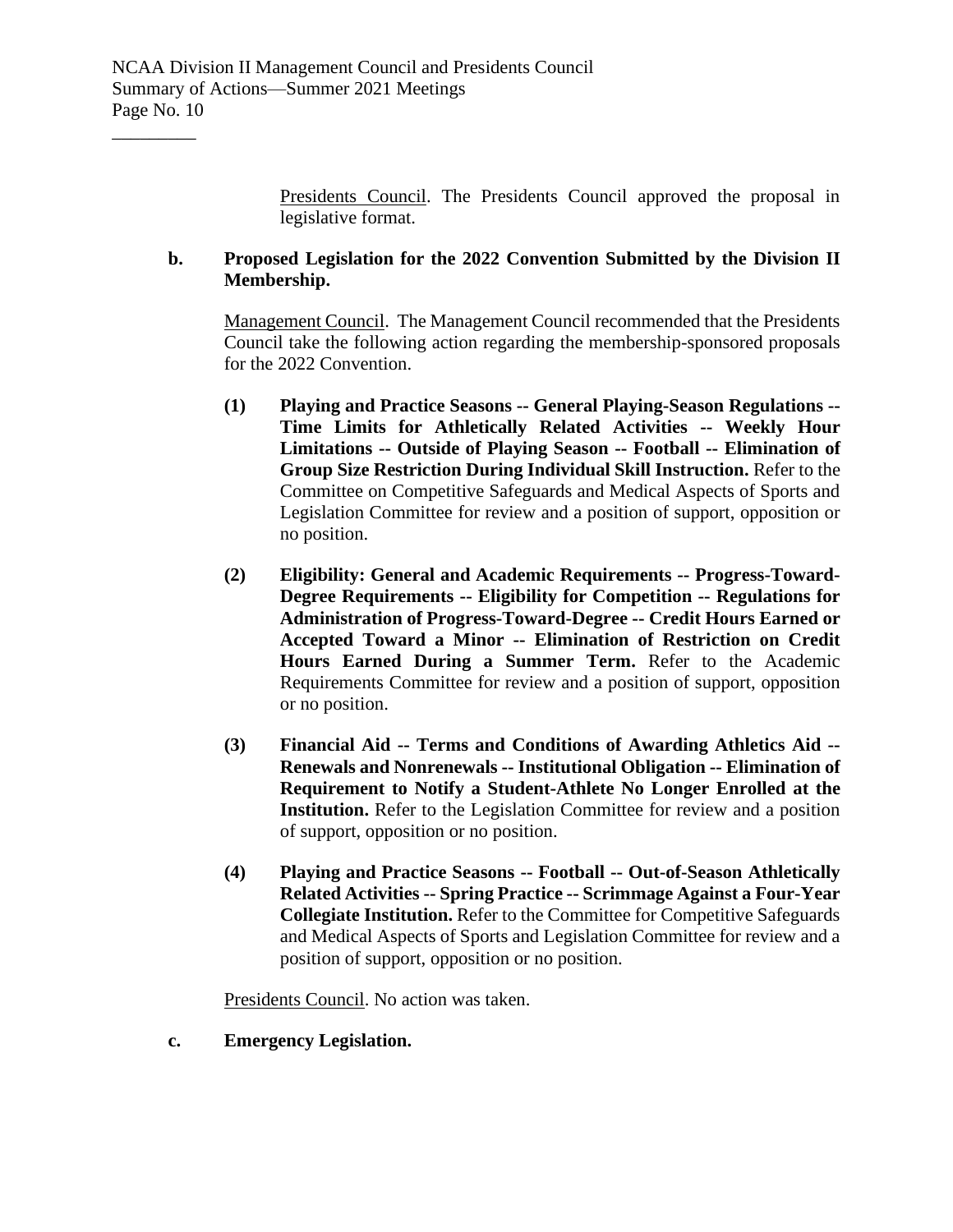Management Council. The Management Council reviewed the emergency proposal, which was previously adopted in legislative form. No action was necessary.

Presidents Council. No action was necessary.

# **d. Noncontroversial Legislation.**

\_\_\_\_\_\_\_\_\_

Management Council. The Management Council adopted in legislative form seven noncontroversial proposals that had previously been approved in concept (Proposal Nos. NC-2022-6 through NC-2021-12), as presented. The seven proposals are listed below.

- **(1) Eligibility -- Full-Time Enrollment -- Requirement for Practice or Competition -- Exceptions -- Practice or Competition -- Final Semester/Quarter -- Designated Minor or Undergraduate Certificate Program,** which specifies that a student-athlete with athletics eligibility remaining may participate in intercollegiate competition or practice while enrolled less than full time in the final semester or quarter of a minor or undergraduate certificate program, provided the minor or undergraduate certificate program is designated before the beginning of the applicable term and the institution certifies that the student-athlete is carrying (for credit) the courses necessary to complete the minor or undergraduate certificate requirements.
- **(2) Recruiting -- Contacts and Evaluations and Recruiting Materials -- Permissible Recruiters and Electronic Transmissions -- Student-Athlete and Nonpermissible Callers -- Student-Athlete Participation in Recruiting Correspondence at the Direction and/or Expense of a Coaching Staff Member,** which specifies that student-athletes may participate in recruiting correspondence (written or electronically transmitted correspondence, telephone calls, videoconferences) at the direction and/or expense of a coaching staff member and with multiple prospective student-athletes at a time, provided the activity is voluntary.
- **(3) Recruiting -- Financial Assistance to a Prospective Student-Athlete or Prospective Student-Athlete's High School -- Permissible Expenses -- Donation of Equipment -- Athletics Equipment and Apparel -- Monetary Donations to Nonathletic Bona Fide Youth Organizations,**  which permits an institution or conference to make monetary donations to nonathletic bona fide youth organizations (e.g., YMCA, YWCA, Boys and Girls Club).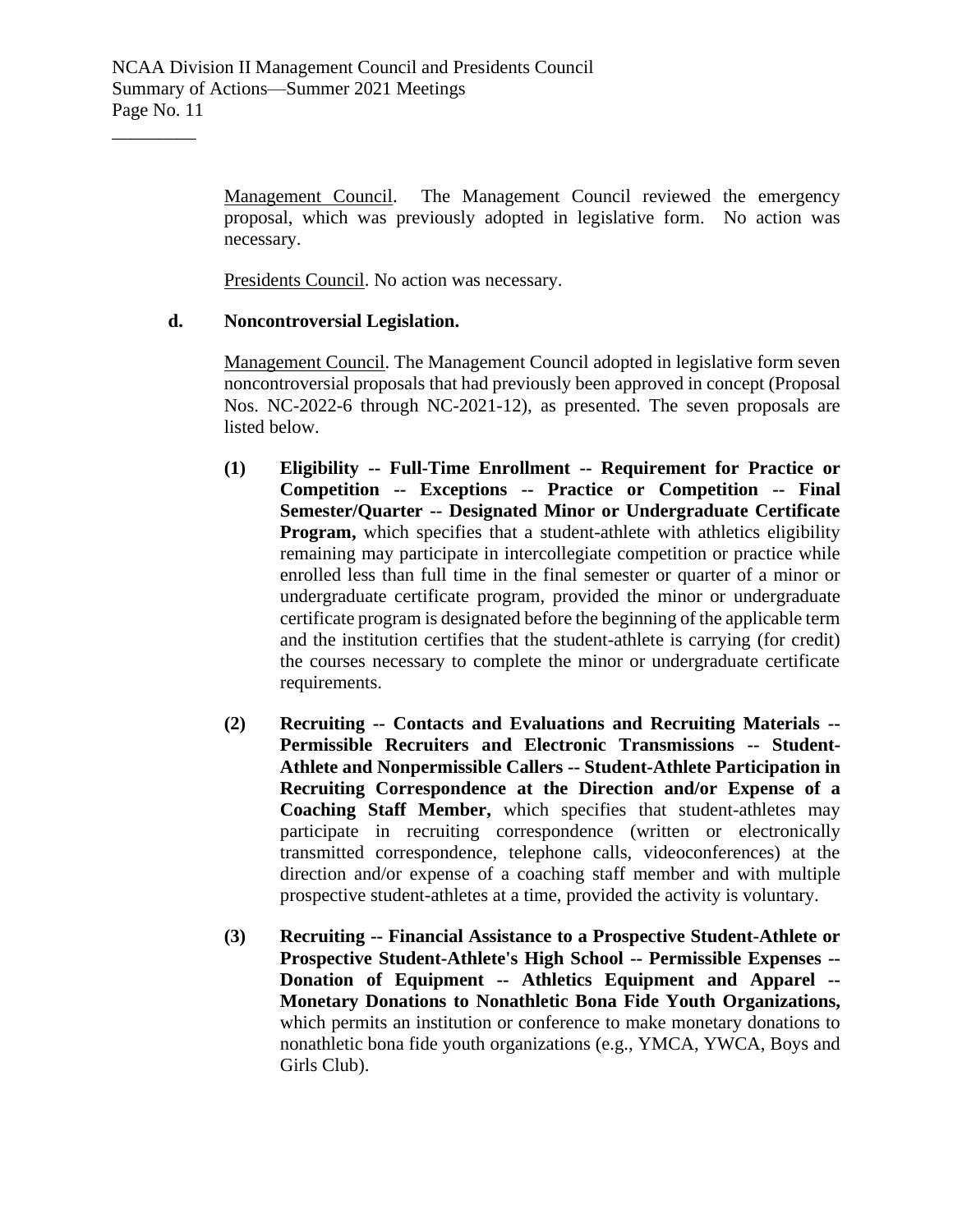- **(4) Awards, Benefits, And Expenses -- Expenses Provided by the Institution for Practice and Competition -- Permissible -- Other Competition,** which permits an institution to provide, during an academic year in which a student-athlete is eligible to represent an institution in athletics competition (or in the following summer), actual and necessary expenses related to a student-athlete's participation in established national championship events, or the junior-level equivalent of such events (e.g., Youth Olympic Games, Junior World Championships, U19 World University Games); and established regional championship events (e.g., North American Championships, European Championships).
- **(5) Awards and Benefits -- Expense Waivers -- Previously Approved Incidental Expenses -- Elimination of Requirement that Approvals Be Kept on File by the Conference Office,** which eliminates the requirement that documentation of approvals processed by an institution under the incidental expense waiver checklist shall be kept on file at the conference office; further, it specifies that an institution or conference shall keep on file the documentation of approvals under the incidental expense waiver checklist and make it available for examination upon request by an authorized representative of the NCAA.
- **(6) Recruiting -- Permissible Activities -- Tryouts -- Medical Examinations -- Medical Screening Examination -- Institutional Medical Staff,** which permits, during a prospective student-athlete's official or unofficial visit to campus, an institution's medical staff member (e.g., athletic trainer) to conduct a medical screening examination to determine the prospective student-athlete's medical qualifications to participate in intercollegiate athletics, as specified.
- **(7) Championships and Postseason Football -- Eligibility for Championships -- Ineligibility for Use of Banned Drugs -- Appeals,**  which specifies that an institution may appeal a drug-testing penalty to the NCAA Committee on Competitive Safeguards and Medical Aspects of Sports (or designated subcommittee), as specified by the committee's policies and procedures; further, it specifies that the committee determination shall be final, binding and conclusive and shall not be subject to further review by any other authority.

Presidents Council. No action was necessary.

**e. Discussion Regarding Legislative Authority and Process.**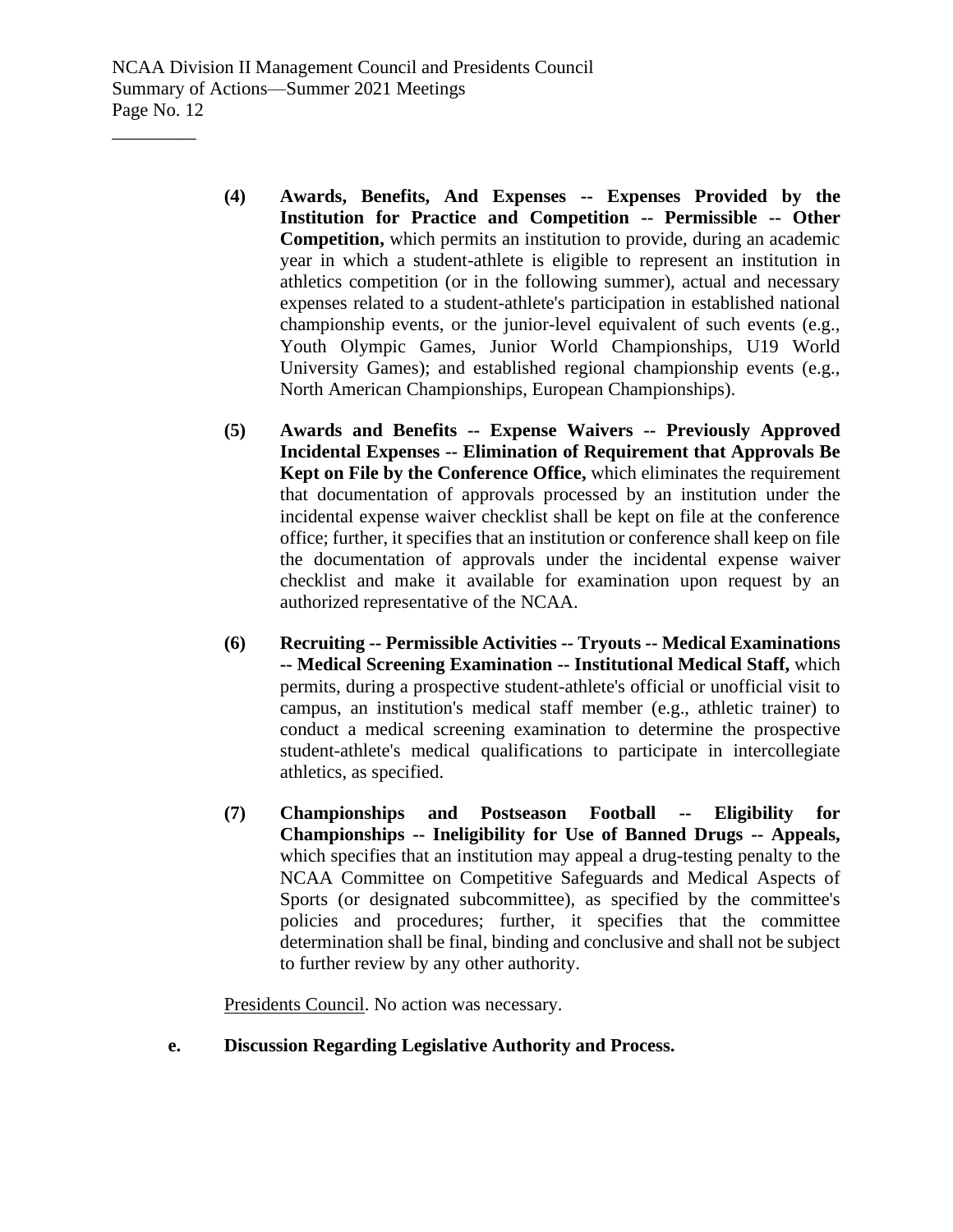# • **2022 Convention Legislation – NCAA Constitution 5.3.1.1.2, 5.3.5 and 5.4.2 – Legislative Authority and Process – Emergency Legislation, Special Convention and Resolutions.**

Management Council. The Management Council recommended that the Presidents Council sponsor legislation for the 2022 Convention to amend Constitution 5.3.1.1.2 (emergency legislation), Constitution 5.3.5 (submission deadline) and Constitution 5.4.2 (resolutions), as follows: (1) specify that the Presidents Council shall have authority to adopt emergency legislation when significant values or harm are at stake and the use of the regular legislative cycle is likely to cause undue hardship to the Association or the Division II membership because of the delay in its effective date; (2) reduce the special Convention sponsorship deadlines for division dominant and federated provision amendments sponsored by the Presidents Council from 90 days to 30 days; (3) specify that the Presidents Council shall have authority to sponsor and adopt resolutions at any time; and (4) that resolutions adopted by the Presidents Council shall be ratified by the Division II membership at the next regularly scheduled NCAA Convention, effective immediately.

Current legislation grants the Presidents Council (or, in the interim between meetings of the Presidents Council and Management Council, the Administrative Committee) the authority to adopt emergency legislation in situations where the NCAA must respond to, or comply with, a court, alternate dispute resolution or government order, or when the Council deems it appropriate to limit or avoid NCAA liability.

In addition, legislation of a temporary nature, and effective only for a specified time period, may be enacted through resolutions. Resolutions may only be sponsored for a vote by the full membership at an annual or special Convention. Resolutions must be submitted by November 1, except the Presidents Council may sponsor resolutions at any time after that deadline, provided copies are distributed at the Division II business session. The adoption of resolutions requires a majority vote of the Division II membership present and voting at an annual or special Convention.

The Presidents Council is also authorized to call a special Convention of Division II to vote on amendments to division dominant and federated provisions. The legislation requires such amendments to be sponsored 90 days in advance of a special Convention. A special Convention is like an annual Convention; each Division II school and conference has a vote on each proposal.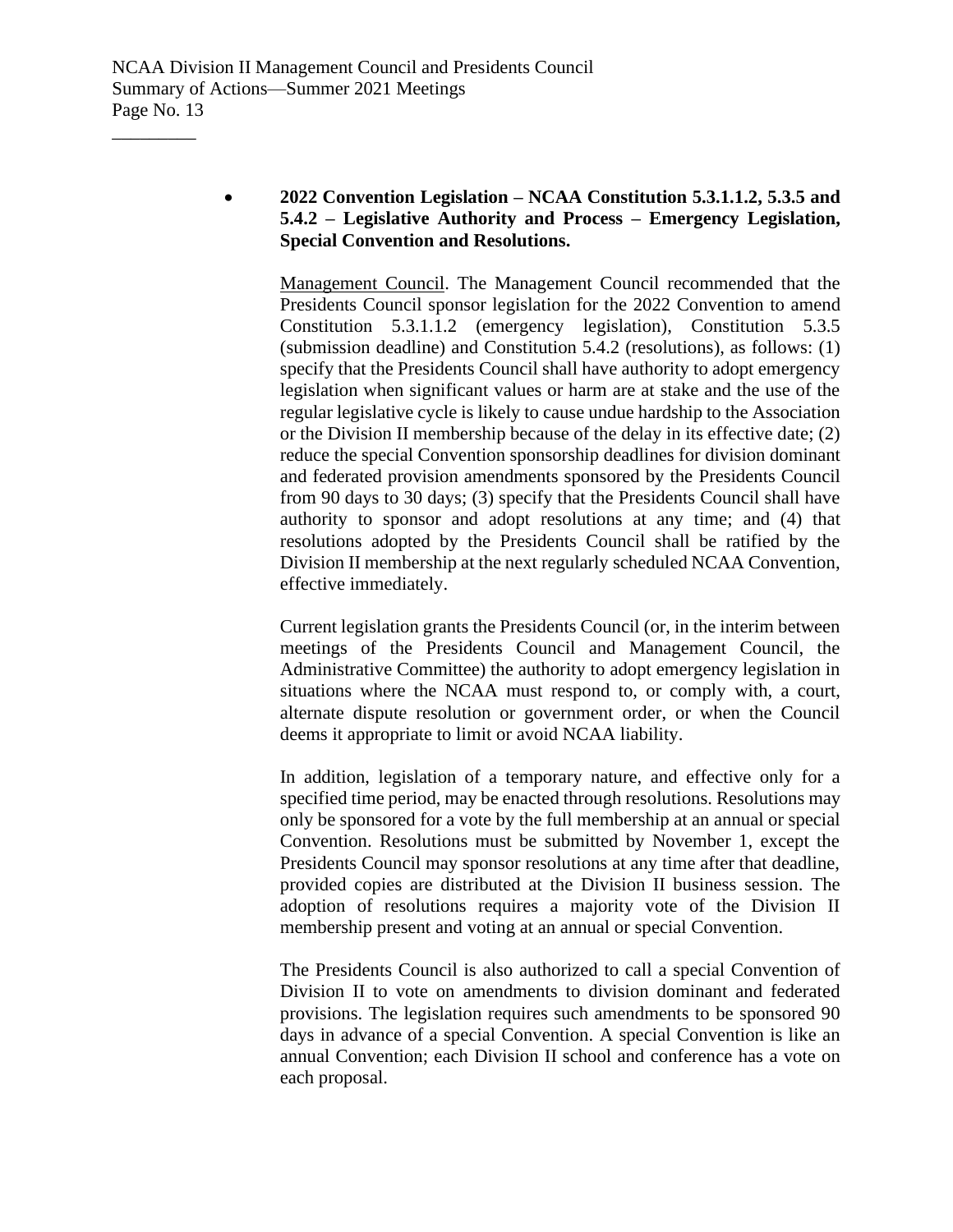\_\_\_\_\_\_\_\_\_

If an issue does not meet the current legislated definition of emergency legislation, or the requirements for a resolution, the only legislative option available to the Presidents Council for immediate adoption is noncontroversial legislation. The division's response to COVID-19 illustrated examples where the division needed to act immediately but the action did not fit under the scope of the emergency authority, or the requirements for a resolution. For example, the Presidents Council was not able to adopt the reduction to Bylaw 17 maximum contests/dates of competition for the 2020-21 academic year through emergency legislation or as a resolution because the action was not necessary as a response to, or comply with, a court, alternate dispute resolution or government order or to limit or avoid NCAA liability. This action had to be done through noncontroversial legislation as waiting until the annual Convention to adopt a resolution (legislation that is temporary in nature) was also not feasible.

This recommendation would enhance the current scope of emergency legislation so that the division can act accordingly when significant values or harm are at stake and the use of the regular legislative cycle is likely to cause undue hardship to the Association or membership. In addition, the change would permit adoption of a resolution at a time other than Convention, while still requiring final ratification at a Convention. Finally, with advances in technology and possible situations that require a more expedient resolution, it is possible to arrange for an annual Convention in a much shorter period, if needed.

Presidents Council. The Presidents Council agreed to sponsor the legislation for the 2022 Convention.

# **f. COVID-19 Impact on Division II Legislation.**

Management Council. The Management Council was updated on the governance structure's review of the flexibility that was provided due to the COVID-19 pandemic and whether permanent legislative changes should be recommended.

Presidents Council. The Presidents Council was updated on the governance structure's review of the flexibility that was provided due to the COVID-19 pandemic and whether permanent legislative changes should be recommended.

# *5. REVIEW OF COMMITTEE RECOMMENDATIONS AFFECTING DIVISION II.*

#### **a. Division II Committees.**

**(1) Academic Requirements Committee.**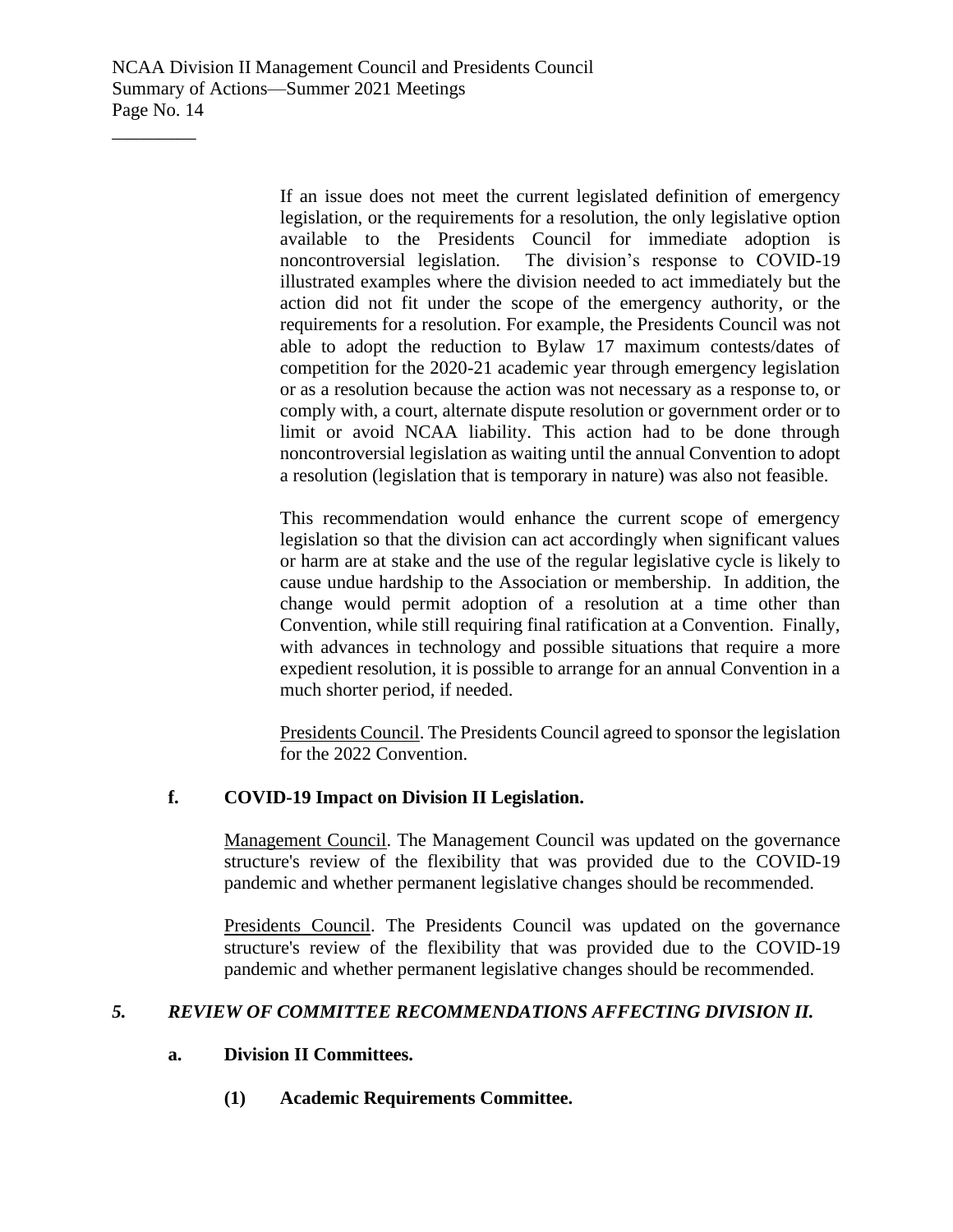#### **(a) May 4 Videoconference.**

Management Council. The Management Council was provided an update that the Division II Administrative Committee approved a blanket waiver of the full-time enrollment requirements for studentathletes for the 2021-22 academic year.

Presidents Council. No action was necessary.

[Note: The recommendation noted above was approved May 5 by the Administrative Committee. It is included in the document for ease of reference.]

#### **(b) May 25 Videoconference.**

# **i. Previously Approved Waiver Checklist.**

Management Council. The Management Council was provided an update that the Administrative Committee approved revisions to the previously approved waiver checklist, as specified.

Presidents Council. No action was necessary.

**ii. Request for Feedback from the NCAA Division II Student-Athlete Advisory Committee, Conference Commissioners Association of Compliance Administrators, and Faculty Athletics Representatives Association – Eligibility – Application of the Missed Term Exception.**

> Management Council. The Management Council was provided an update that the Administrative Committee requested that the Student-Athlete Advisory Committee, Conference Commissioners Association of Compliance Administrators, and Faculty Athletics Representatives Association provide feedback on the following concept for a potential legislative change:

> Whether to allow the following student-athletes to use the missed term exception on a permanent basis: (1) a studentathlete in their first academic year in residence; and/or (2) a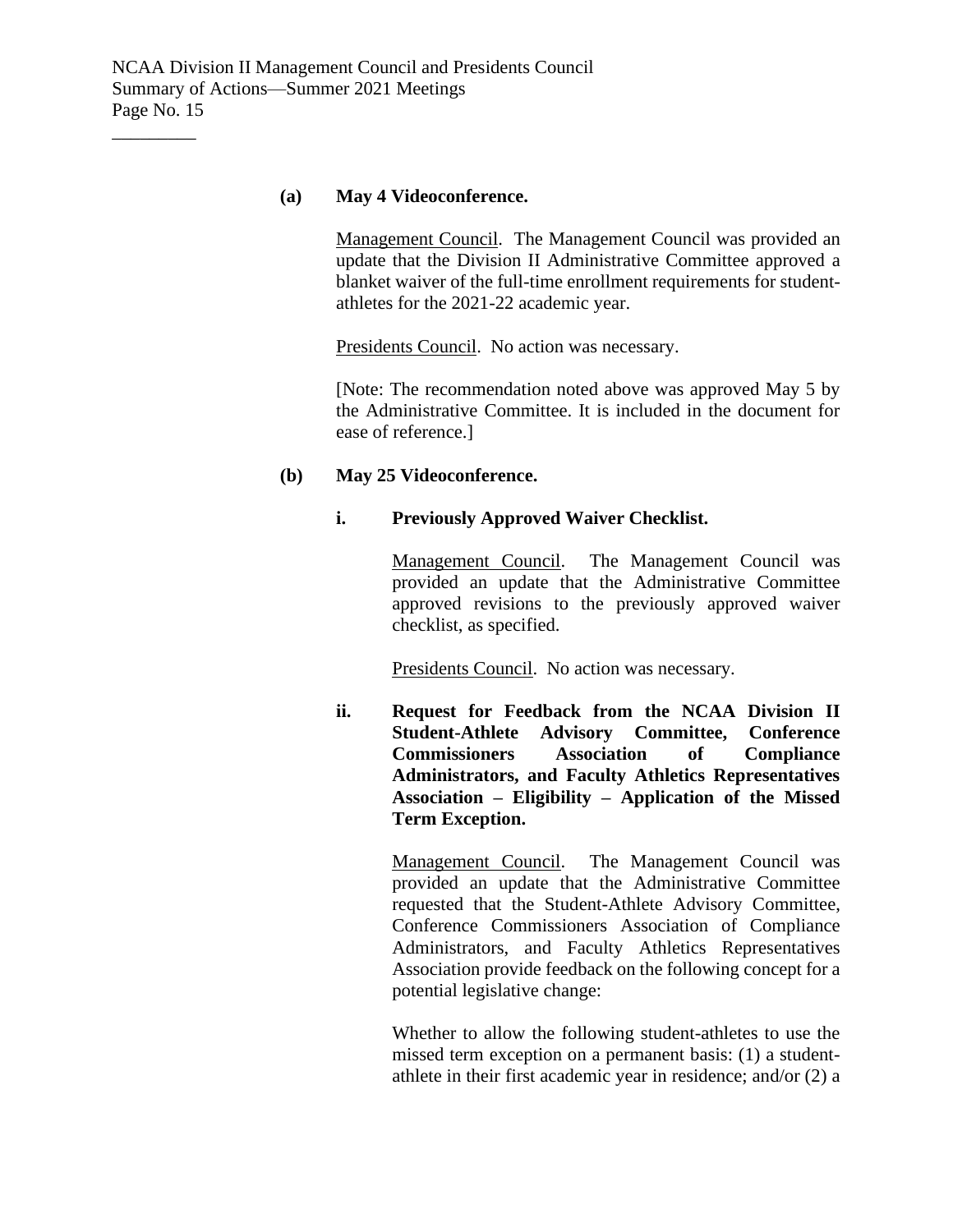student-athlete who has previously used the missed term exception once during their collegiate enrollment.

Presidents Council. No action was necessary.

[Note: The recommendations noted above were approved June 2 by the Administrative Committee. They are included in the document for ease of reference.]

# **(2) Championships Committee.**

#### **(a) April 14, 16, 22 and 29 Electronic Votes.**

Management Council. The Management Council reviewed the committee's April 14, 16, 22 and 29 videoconference report.

Presidents Council. No action was necessary.

# **(b) April 29 Electronic Vote.**

## • **Additional Ranking Date for Softball.**

Management Council. The Management Council was provided an update that the Administrative Committee approved the addition of one regional ranking date prior to selections for the 2021 NCAA Division II Softball Championship.

Presidents Council. No action was necessary.

[Note: The recommendation noted above was approved May 5 by the Administrative Committee. It is included in the document for ease of reference.]

#### **(c) May 6 Videoconference.**

Management Council. The Management Council reviewed the committee's May 6 videoconference report.

Presidents Council. No action was necessary.

#### **(d) June 10 Videoconference.**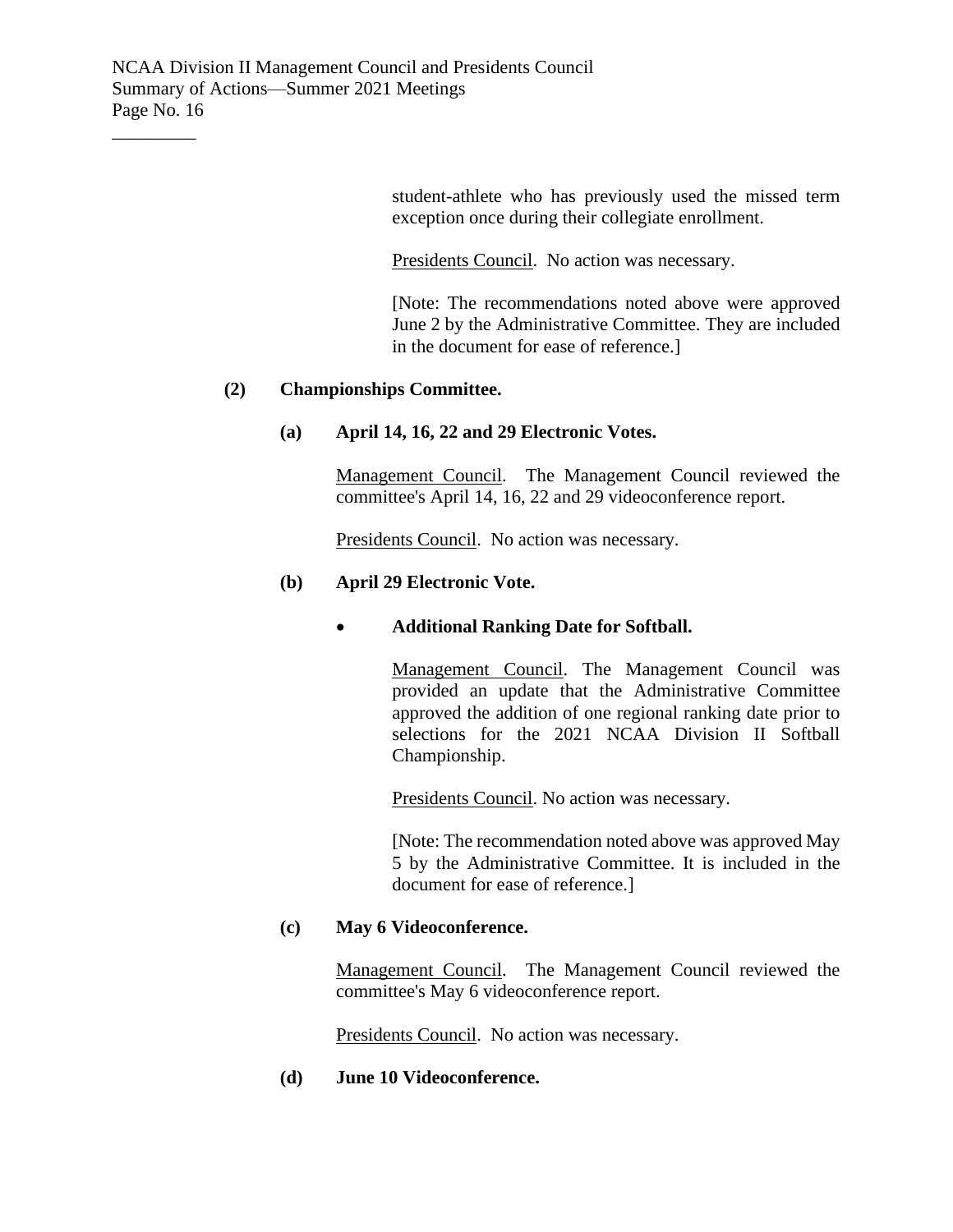# **i. Conference Tournament Games and Minimum Contest Requirements in Men's and Women's Basketball.**

Management Council. The Management Council recommended the Presidents Council approve that in men's and women's basketball, conference tournament games count toward the minimum number of contests required to be eligible for championship selection.

Presidents Council. The Presidents Council approved that in men's and women's basketball, conference tournament games count toward the minimum number of contests required to be eligible for championship selection.

# **ii. Neutrality Pilot Extension.**

Management Council. The Management Council extended the neutrality pilot through the 2021-22 academic year.

Presidents Council. The Presidents Council was updated on the extension of the neutrality pilot through the 2021-22 academic year.

#### **iii. Sport Committee Appointments.**

Management Council. The Management Council approved the following sports and rules committee appointments, effective September 1, 2021, unless otherwise noted:

- **(a) Men's and Women's Cross Country (immediate appointment). Sage Woodham**, assistant athletics director and senior woman administrator, Southern Arkansas University, to replace Jared Bruggeman, who resigned from the committee.
- **(b) Men's and Women's Skiing. Thomas Monahan Smith**, head coach, Michigan Technological University, to replace Sten Fjeldheim, head coach, University of Northern Michigan, due to term expiration.
- **(c) Men's and Women's Tennis. Jerome Simon**, director of tennis, Mercyhurst University, to replace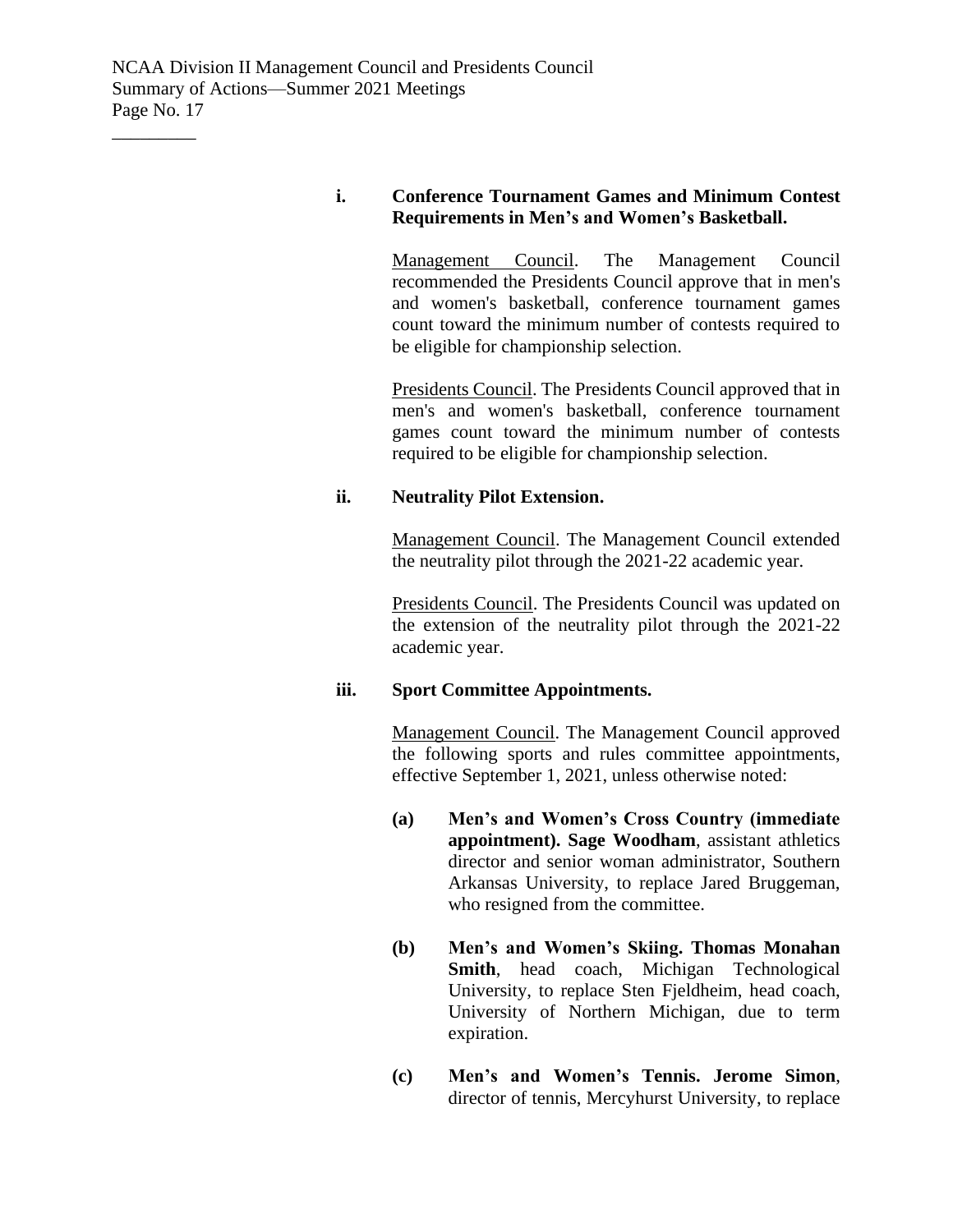Jessica Incorminias, director of championship events and coordinator of internal operations, Central Intercollegiate Athletic Conference, due to term expiration.

**(d) Women's Water Polo. Daniel Teliski**, associate director of athletics, Gannon University, to replace Julie Snodgrass, head coach, Azusa Pacific University, due to term expiration.

Presidents Council. No action was necessary.

# **(e) June 17 Email Action.**

# • **Sport Committee Appointments.**

Management Council. The Management Council approved the following sports and rules committee appointments, effective September 1, 2021, unless otherwise noted:

- **i. Football. Lonny Allen**, director of athletics, Tiffin University, effective immediately, to replace Rob Mallory, vice president of intercollegiate athletics, Kentucky Wesleyan College, who left the institution.
- **ii. Men's and Women's Soccer Rules. Patrick Britz**, commissioner, South Atlantic Conference, effective immediately, to replace Hope Clark, senior woman administrator, Young Harris College, who left the institution.
- **iii. Softball Rules. Kate Whalen,** associate director of athletics and senior woman administrator, Regis University (Colorado), effective immediately, to replace Kristin Mort, co-director of athletics, Colorado Mesa University, who resigned from the committee.
- **iv. Men's and Women's Track and Field. Jackie Duvall**, associate director of athletics and senior woman administrator, Kentucky State University, to replace Jacqueline Nicholson, associate director of athletics, Albany State University (Georgia), due to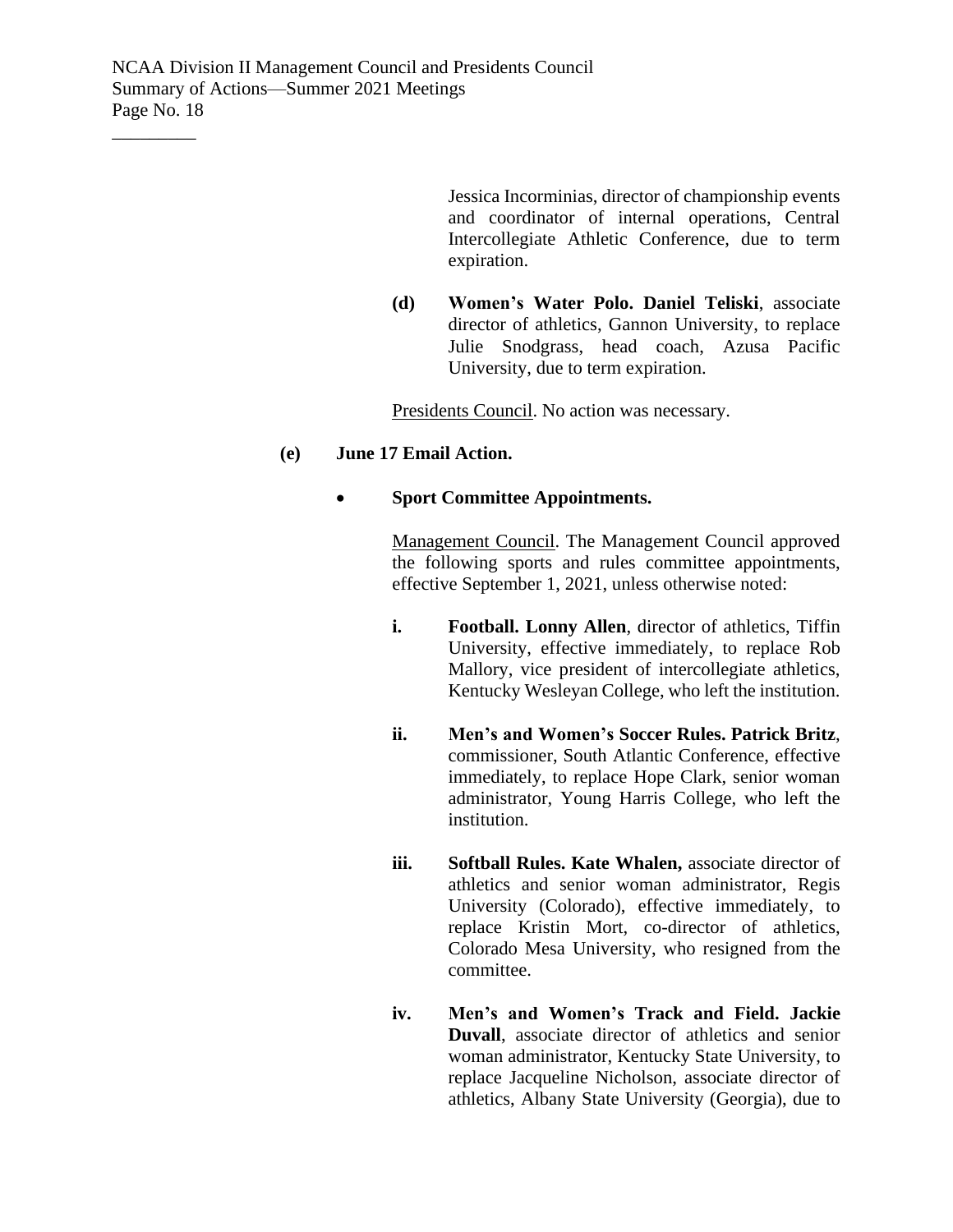term expiration. (Nick Moeller, assistant commissioner, Gulf South Conference, had been previously selected, but declined the appointment.)

Presidents Council. No action was necessary.

## **(f) Report of the Football Committee and Division II Participants on the Football Concussion Data Task Force.**

# **a. 2022 Convention Legislation – Bylaw 17.11 – Playing and Practice Seasons – Football – Preseason Practice and Out-of-Season Athletically Related Activities Model.**

Management Council. The Management Council recommended that the Presidents Council sponsor legislation for the 2022 Convention to amend the football preseason practice and out-of-season athletically related activities legislation, as follows: (1) extend the five-day acclimatization period to seven days, with one required day off; (2) establish protective equipment and contact restrictions, as specified; and (3) eliminate the restriction on the number of student-athletes per group that may engage in skill instruction, effective immediately.

The proposed revisions to the football playing and practice season model, developed with feedback from multiple stakeholders including student-athletes, coaches, practitioners, institutional medical personnel and conferences, make several changes to the preseason practice period intended to enhance student-athlete safety. The changes to the acclimatization period better align with existing research related to transitioning into football activities. The other revisions reduce the maximum number of full contact practices that could occur during the preseason from 17 to nine and establish limits on the amount of contact that may occur during the preseason while retaining flexibility for programs regarding how to structure that period. The elimination of the skill instruction group size limit aligns football with all other Division II sports and will provide better balance for Division II coaches without negatively impacting student-athlete health and safety.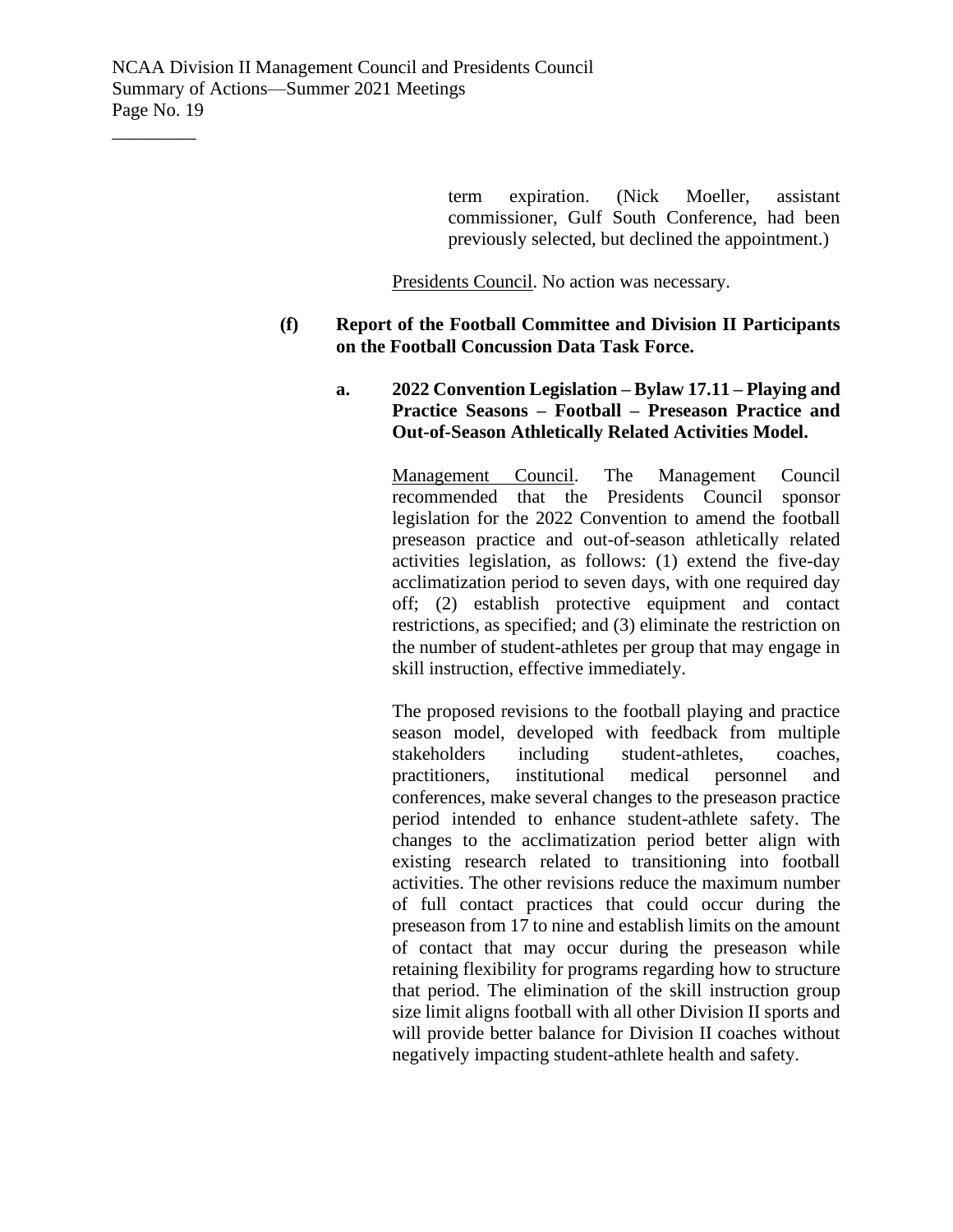Presidents Council. The Presidents Council agreed to sponsor the legislation for the 2022 Convention.

**b. Legislative Referral to Division II Legislation Committee, Division II Student-Athlete Advisory Committee and Division II Sport Committees – Playing and Practice Seasons – Voluntary Skill Instruction.**

> Management Council. The Management Council referred the following issue to the Legislation Committee, Student-Athlete Advisory Committee and Division II sport committees for a potential legislative change:

> Whether to permit student-athletes and incoming prospective student-athletes' participation in voluntary skill instruction and/or film review for a maximum of two hours per week during the summer vacation period, beginning July 5 until the start of preseason practice.

> Presidents Council. The Presidents Council was updated on the Management Council's referral. No action was necessary.

# **(3) Degree Completion Award Committee.**

Management Council. The Management Council reviewed the committee's June 9 videoconference report.

Presidents Council. No action was necessary.

#### **(4) Legislation Committee.**

#### **(a) May 3 Videoconference.**

Management Council. The Management Council reviewed the committee's May 3 videoconference report.

Presidents Council. No action was necessary.

**(b) May 20 Videoconference.**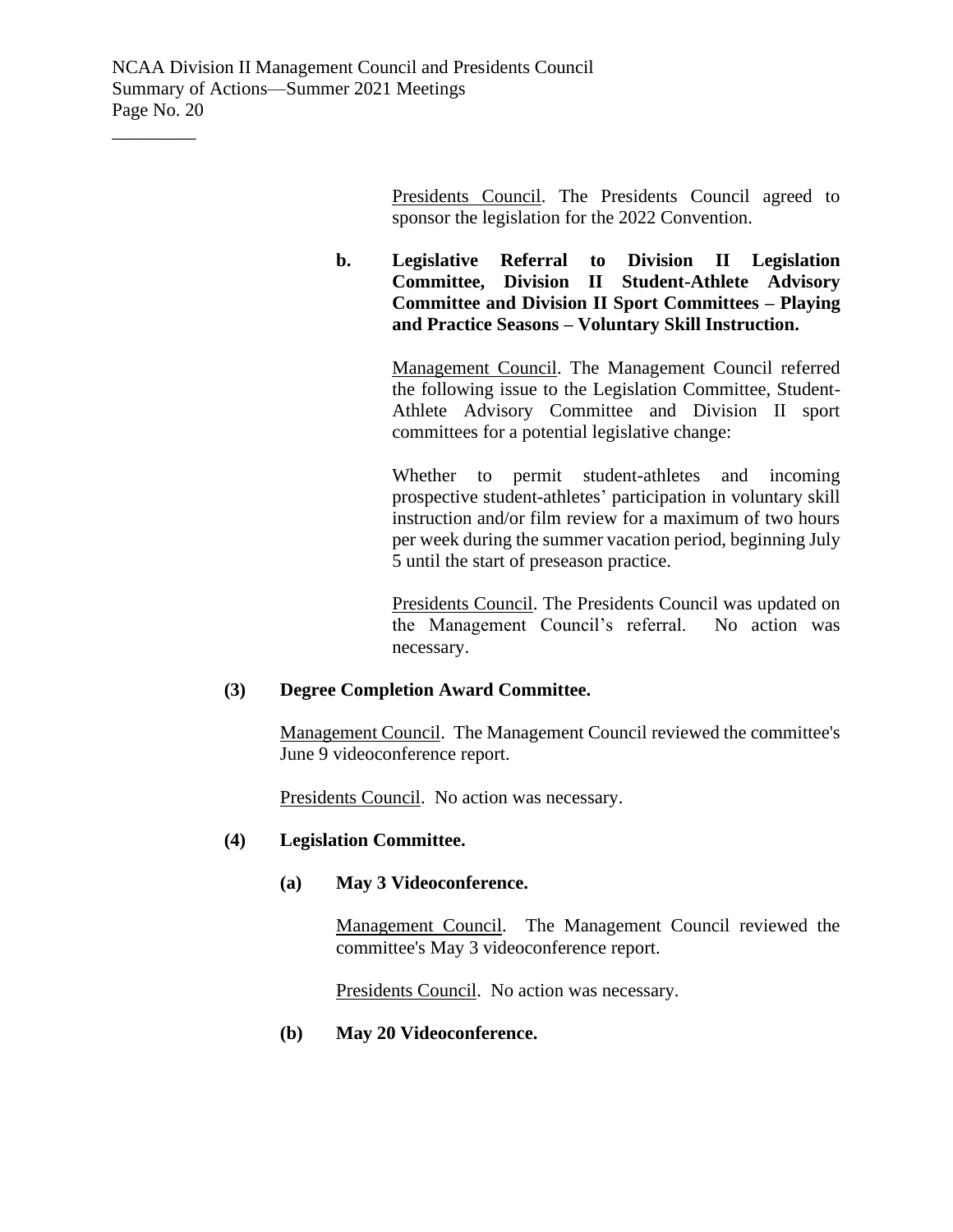\_\_\_\_\_\_\_\_\_

# **i. 2022 Convention Legislation – Recruiting -- Official (Paid) and Unofficial (Nonpaid) Visits – Reimbursement of Cost.**

Management Council. The Management Council recommended that the Presidents Council sponsor legislation for the 2022 Convention to permit institutions to reimburse a prospective student-athlete [or their relatives or legal guardian(s)] with any costs associated with a canceled official or unofficial visit; further, to specify that such reimbursement would not trigger use of a prospective student-athlete's one permissible official visit, effective immediately.

In response to the impact of COVID-19, the Division II Administrative Committee approved a blanket waiver March 13, 2020, to permit institutions to reimburse a prospective student-athlete [or their relatives or legal guardian(s)] with any costs associated with canceled official or unofficial visits. In addition, such reimbursement would not trigger use of a prospective student-athlete's one permissible official visit. This proposal would allow institutions the same flexibility that was provided in the blanket waiver.

Presidents Council. The Presidents Council agreed to sponsor the legislation for the 2022 Convention.

# **ii. Blanket Waiver for Recruiting – Reimbursement of Costs Associated with Previously Planned Official (Paid) and Unofficial (Nonpaid) Visits.**

Management Council. The Management Council was provided an update that the Administrative Committee extended the blanket waiver relief to permit an institution to reimburse prospective student-athletes [or their relatives or legal guardian(s)] with any costs associated with canceled official and unofficial visits until January 22, 2022, (date of the Division II Business Session at the 2022 NCAA Convention); further, to specify that such reimbursement would not trigger use of a prospective student-athlete's one permissible official visit.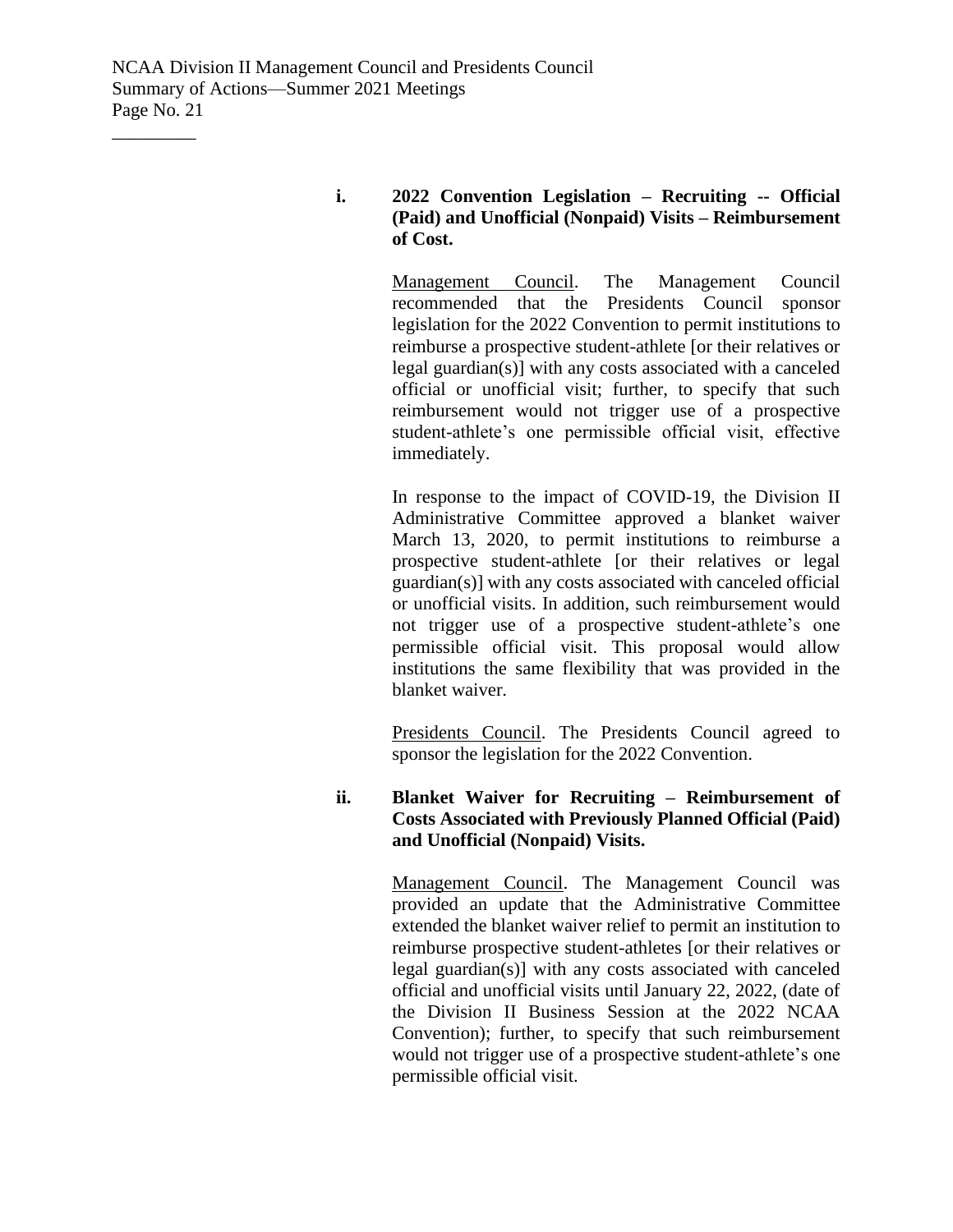Presidents Council. No action was necessary.

[Note: The recommendation noted above was approved June 2 by the Administrative Committee. It is included in the document for ease of reference.]

## **iii. Blanket Waiver for Recruiting – Prospective Student-Athlete Involvement in Team Meetings and Activities.**

Management Council. The Management Council was provided an update that the Administrative Committee extended the blanket waiver relief to permit a committed prospective student-athlete (e.g., signed a National Letter of Intent or the institution's written offer of admission and/or financial aid, or the institution has received their financial deposit in response to its offer of admission) to participate in voluntary virtual team meetings (e.g., compliance meetings) and activities that do not involve physical activity until the start of the institution's 2021-22 academic year; further, to specify that only current student-athletes and institutional staff members may be present (e.g., boosters, alumni cannot be present).

Presidents Council. No action was necessary.

[Note: The recommendation noted above was approved June 2 by the Administrative Committee. It is included in the document for ease of reference.]

# **iv. Blanket Waiver for Recruiting – Transcript Requirement Prior to Issuing National Letter of Intent or Athletics Aid Agreement.**

Management Council. The Management Council was provided an update that the Administrative Committee extended the blanket waiver relief regarding the transcript requirement prior to issuing a National Letter of Intent or athletics aid agreement to permit an institution to: (1) provide a grade report in the event an unofficial transcript is unavailable; and (2) submit a waiver if a grade report is unavailable, until the start of the 2021-22 academic year.

Presidents Council. No action was necessary.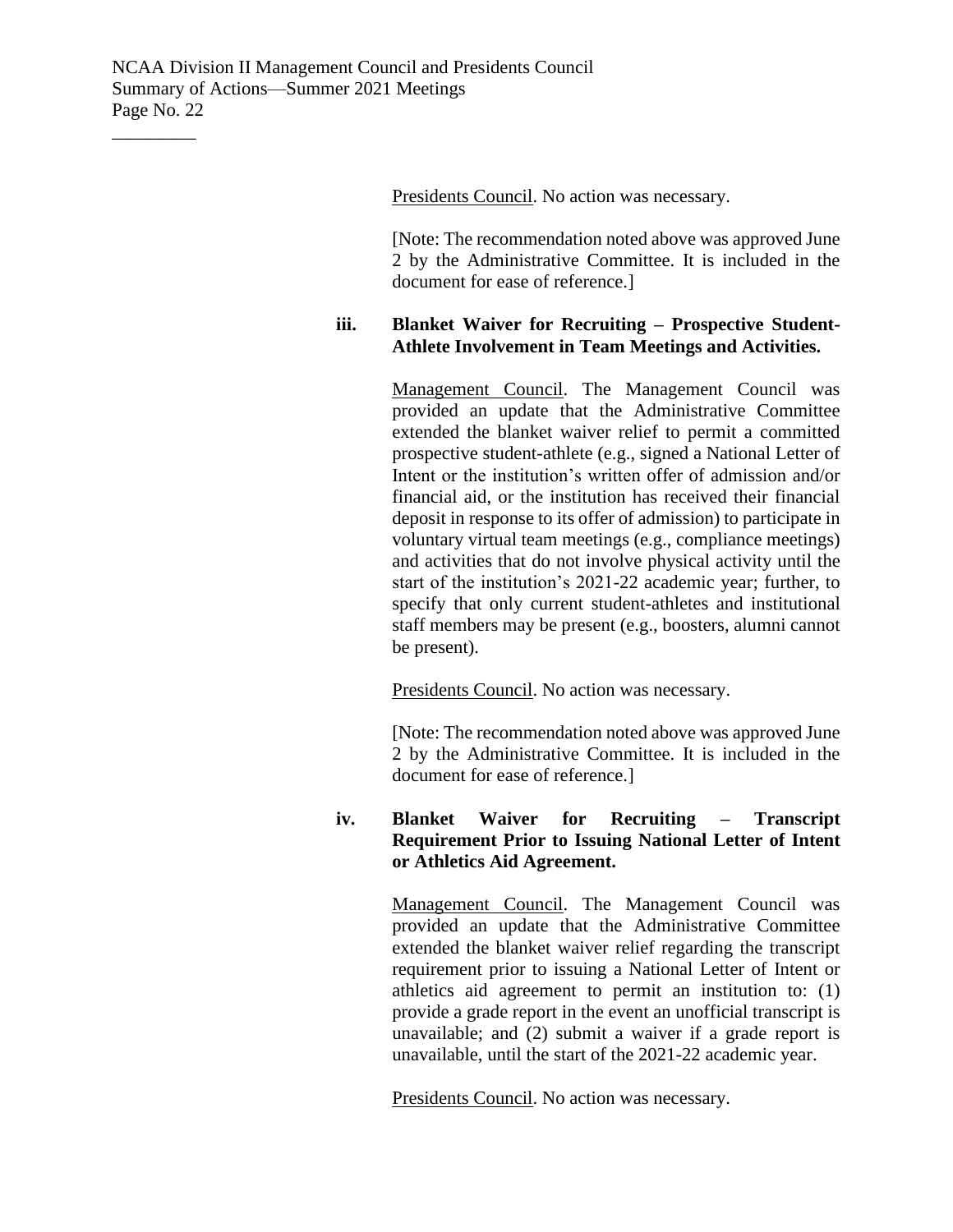[Note: The recommendation noted above was approved June 2 by the Administrative Committee. It is included in the document for ease of reference.]

# **v. Blanket Waiver for Awards and Benefits – Student-Athlete Housing Blocks.**

Management Council. The Management Council was provided an update that the Administrative Committee extended the blanket waiver relief to permit an institution to make housing arrangements as determined to be necessary with COVID-19 considerations, including student-athlete specific housing blocks, for the 2021-22 academic year.

Presidents Council. No action was necessary.

[Note: The recommendation noted above was approved June 2 by the Administrative Committee. It is included in the document for ease of reference.]

# **vi. Blanket Waiver for Playing and Practice Seasons – Team Entertainment Activities in the Summer at the Direction of the Coaching Staff.**

Management Council. The Management Council was provided an update that the Administrative Committee extended the blanket waiver relief to permit a committed prospective student-athlete (e.g., signed a National Letter of Intent or institution's written offer of admission and/or financial aid, or the institution has received their financial deposit in response to its offer of admission) and studentathletes to participate in voluntary team entertainment activities (excluding physical activities) at the direction of a coaching staff member until the start of the institution's fall 2021 term.

Presidents Council. No action was necessary.

[Note: The recommendation noted above was approved June 2 by the Administrative Committee. It is included in the document for ease of reference.]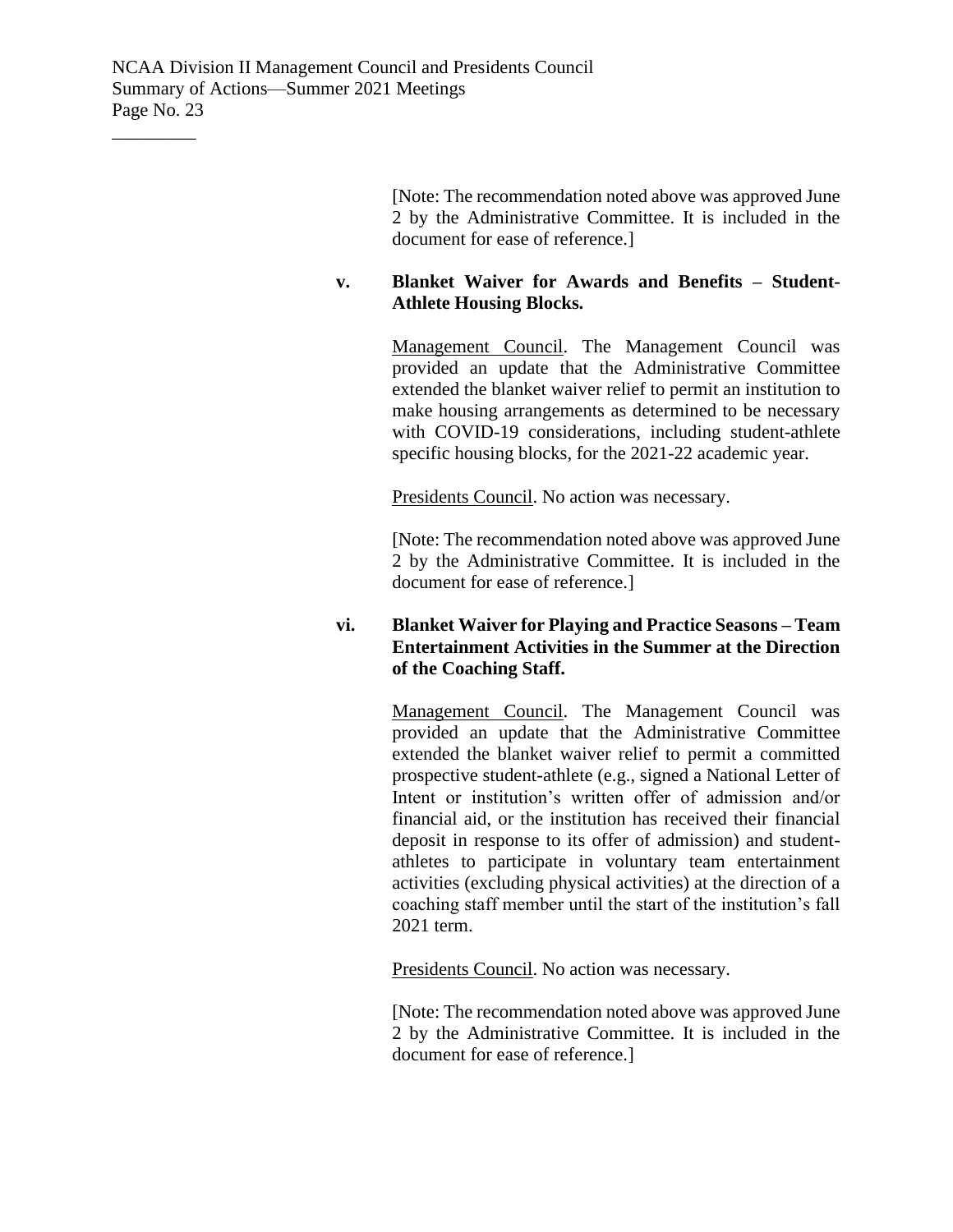# **vii. Request for Feedback from the Division II Student-Athlete Advisory Committee – Recruiting – Prospective Student-Athletes Involvement in Team Meetings and Activities.**

Management Council. The Management Council was provided an update that the Administrative Committee requested that the Student-Athlete Advisory Committee provide feedback on the following concepts for a potential legislative change in Division II:

Whether the blanket waiver approved by the Administrative Committee April 15, 2020, that permitted committed prospective student-athletes (e.g., signed a National Letter of Intent or the institution's written offer of admission and/or financial aid, or institution has received their financial deposit in response to its offer of admission) to participate in virtual team meetings (no physical activities) and activities should be permanent. If these activities should be permitted, feedback should be provided as to whether the team meetings and activities should be limited to a virtual setting, or should they be expanded to include in-person team meetings and activities.

Presidents Council. No action was necessary.

[Note: The recommendation noted above was approved June 2 by the Administrative Committee. It is included in the document for ease of reference.]

# **viii. Request for Feedback from the Student-Athlete Advisory Committee and Division II Athletics Directors Association – Awards and Benefits—Student-Athlete Housing Blocks.**

Management Council. The Management Council was provided an update that the Administrative Committee requested that the Student-Athlete Advisory Committee and the Athletics Directors Association provide feedback on the following concept for a potential legislative change:

Whether Division II institutions should be permitted to have student-athlete specific housing blocks.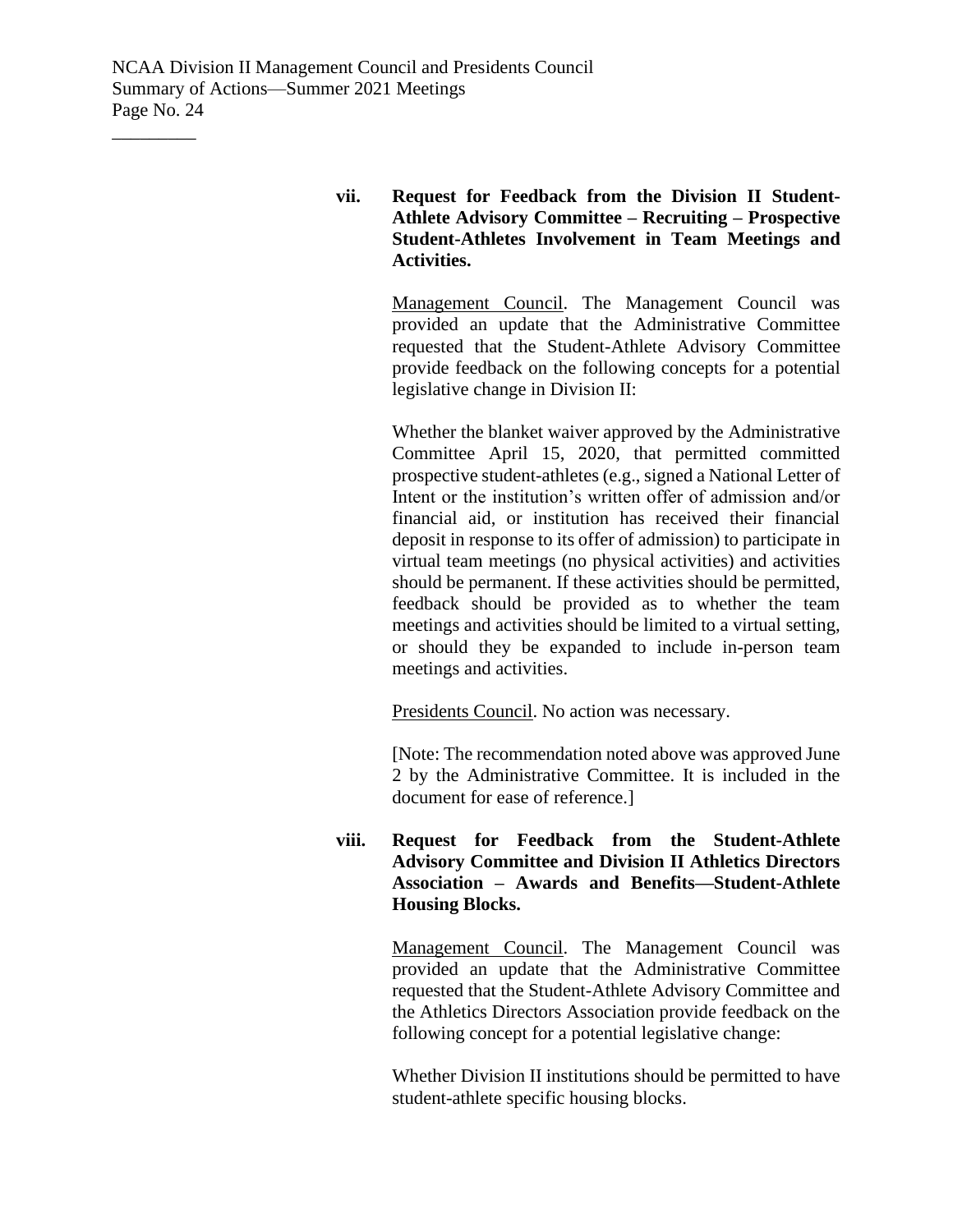Presidents Council. No action was necessary.

[Note: The recommendation noted above was approved June 2 by the Administrative Committee. It is included in the document for ease of reference.]

# **ix. Request for Feedback from the Student-Athlete Advisory Committee, Coaches Connection Groups and Athletics Directors Association – Playing and Practice Seasons – Team Entertainment Activities in the Summer at the Direction of the Coaching Staff.**

Management Council. The Management Council was provided an update that the Administrative Committee requested that the Student-Athlete Advisory Committee, Coaches Connection Groups and Athletics Directors Association provide feedback on the following concept for a potential legislative change:

Whether a committed prospective student-athlete (e.g., signed a National Letter of Intent or institution's written offer of admission and/or financial aid, or the institution has received their financial deposit in response to its offer of admission) and student-athletes should be permitted to participate in voluntary team entertainment activities (excluding physical activities) at the direction of a coaching staff member.

Presidents Council. No action was necessary.

[Note: The recommendation noted above was approved June 2 by the Administrative Committee. It is included in the document for ease of reference.]

## **(c) June 29-30 Videoconference.**

**i. 2022 Convention Legislation – Bylaws 13.1.1.2, 14.5.5.3.9 and 15.5.4.1 – Recruiting, Eligibility and Financial Aid – Transfer Regulations – Four-Year College Transfers – Exceptions for Transfers from Four-Year Colleges – Notification of Transfer, One-Time Transfer Exception and Financial Aid Legislation.**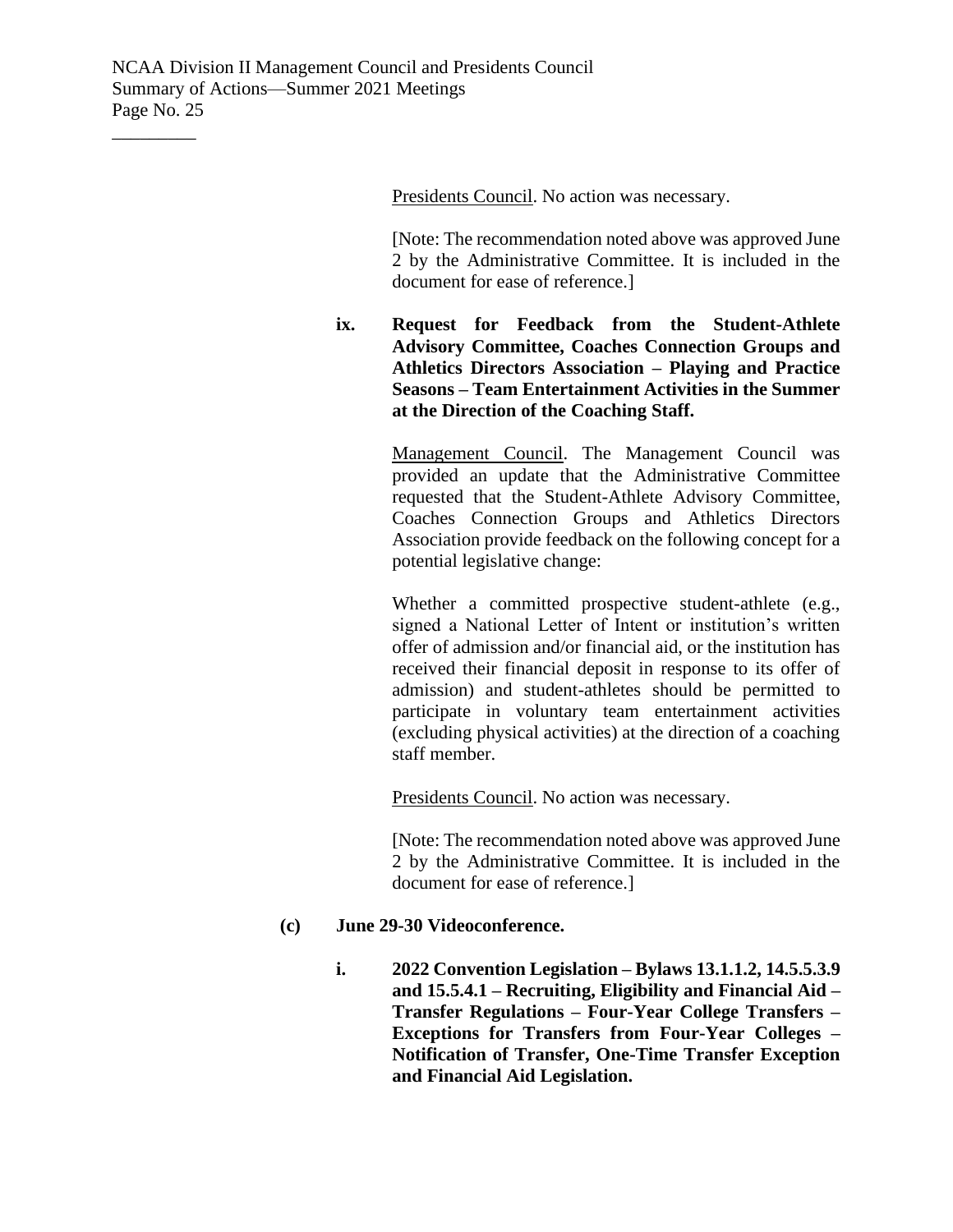\_\_\_\_\_\_\_\_\_

Management Council. The Management Council recommended that the Presidents Council sponsor legislation for the 2022 Convention to amend the notification of transfer, one-time transfer exception and financial aid legislation, as follows: (1) require an undergraduate transfer student-athlete to complete an educational module related to transferring before the institution may enter the studentathlete's information into the NCAA Transfer Portal; (2) eliminate the previous institution's ability to object to use of the one-time transfer exception; (3) require the head coach of the certifying institution and the student-athlete to certify in writing that no athletics staff member or other representative of the institution's athletics interest communicated or made contact with the student-athlete, or any individual associated with the student (e.g., family member, scholastic or nonscholastic coach, advisor), directly or indirectly, without first obtaining authorization through the notification of transfer process; (4) establish June 15 as the date by which a student-athlete must provide written notification of transfer to the institution in order to utilize the one-time transfer exception (not applicable to midyear transfers); and (5) permit institutions to reduce or cancel an athletics aid agreement previously signed for the next academic year, effective immediately, for studentathletes transferring for the 2022-23 academic year, and thereafter.

This proposal addresses the evolving transfer landscape by balancing student-athlete well-being and institutional enrollment management concerns. To encourage informed transfer decisions, a transferring undergraduate studentathlete will be required to complete a mandatory educational module before a notification of transfer may be entered into the Transfer Portal. To further deter the impermissible influence on a student-athlete's desire to transfer, an institution's head coach and the student-athlete will be required to certify that no contact occurred prior to the student-athlete's entry into the Transfer Portal. To provide stability and finality to those impacted by transfer decisions, the proposal includes a uniform notification of transfer date (June 15) by which a student-athlete must indicate intent to transfer in order to qualify for the one-time transfer exception to ensure institutions can make necessary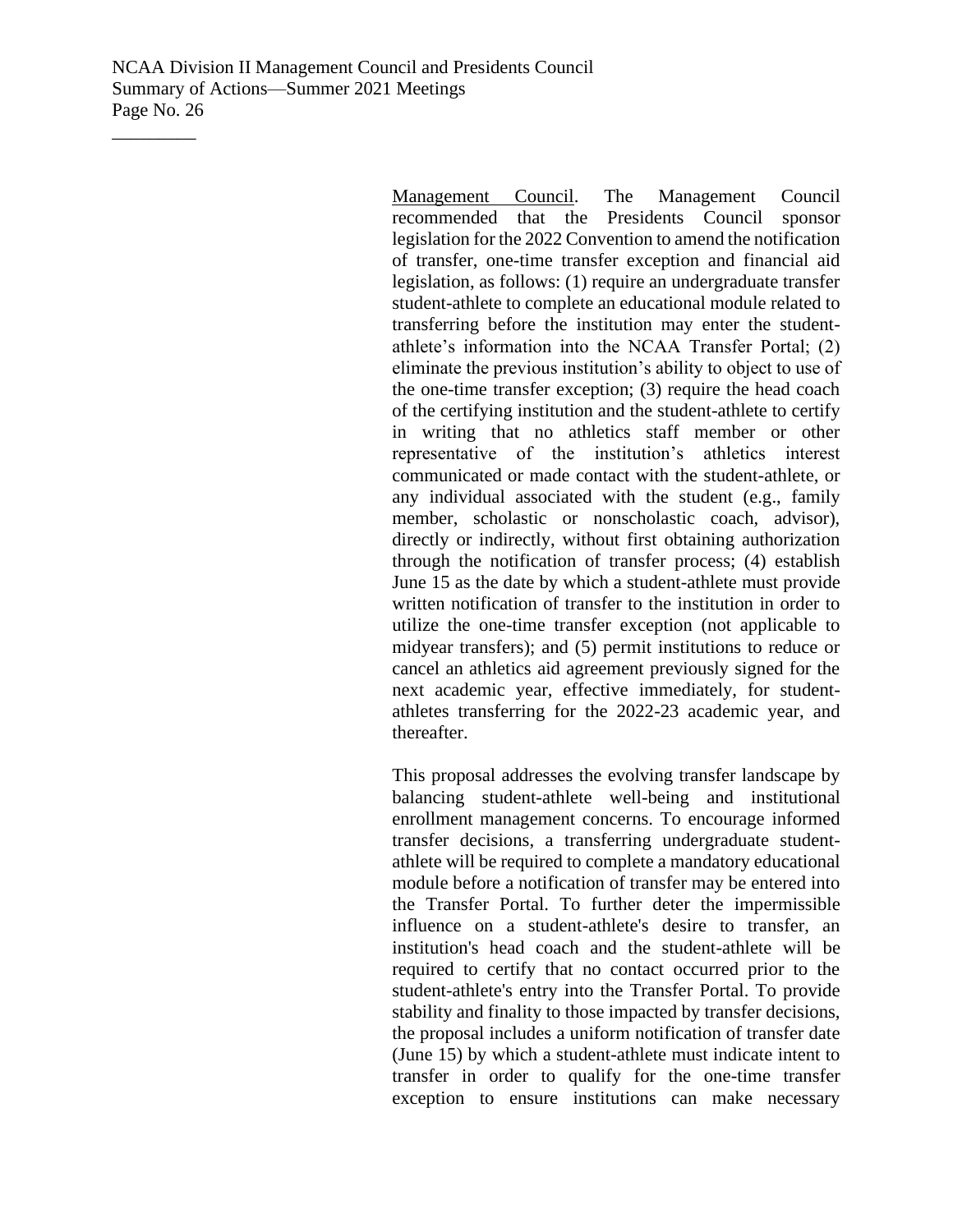\_\_\_\_\_\_\_\_\_

decisions for the upcoming academic year before the July 1 financial aid renewal deadline. Additionally, this proposal permits an institution to cancel an athletics aid agreement signed for the next academic year if a student-athlete requests to be entered in the Transfer Portal, while it will remain impermissible to reduce or cancel a student-athlete's athletics aid during the academic year in which the studentathlete provides notification.

Presidents Council. The Presidents Council agreed to sponsor the legislation for the 2022 Convention.

# **ii. 2022 Convention Legislation – Bylaw 15.4.2.1.1.1 – Equivalency Sports – Maximum Equivalency Limits – Men's Sports – Elimination of Overall Limit.**

Management Council. The Management Council recommended that the Presidents Council sponsor legislation for the 2022 Convention to eliminate Bylaw 15.4.2.1.1.1 (overall limit) to remove the limit of 60 total awards in all men's sports other than football and basketball in any academic year, effective August 1, 2022.

Eliminating the overall limit in men's sports will provide institutions with the autonomy to allocate scholarship dollars as determined to be appropriate on each individual campus. This change will assist institutions seeking to add additional sports and/or provide additional scholarship opportunities within existing sports. This proposal does not change team equivalency limits and institutions are ultimately responsible for adhering to Title IX requirements. Division I previously had an overall limit in Division I men's equivalency sports, but that bylaw was eliminated in 1985.

Presidents Council. The Presidents Council agreed to sponsor the legislation for the 2022 Convention.

**iii. Noncontroversial Legislation – Bylaw 13.17 – Recruiting – Recruiting Calendars – Men's Lacrosse – Evaluation Period During the Intercollegiate Men's Lacrosse Association Convention and Quiet Period the Monday after Thanksgiving through December 23.**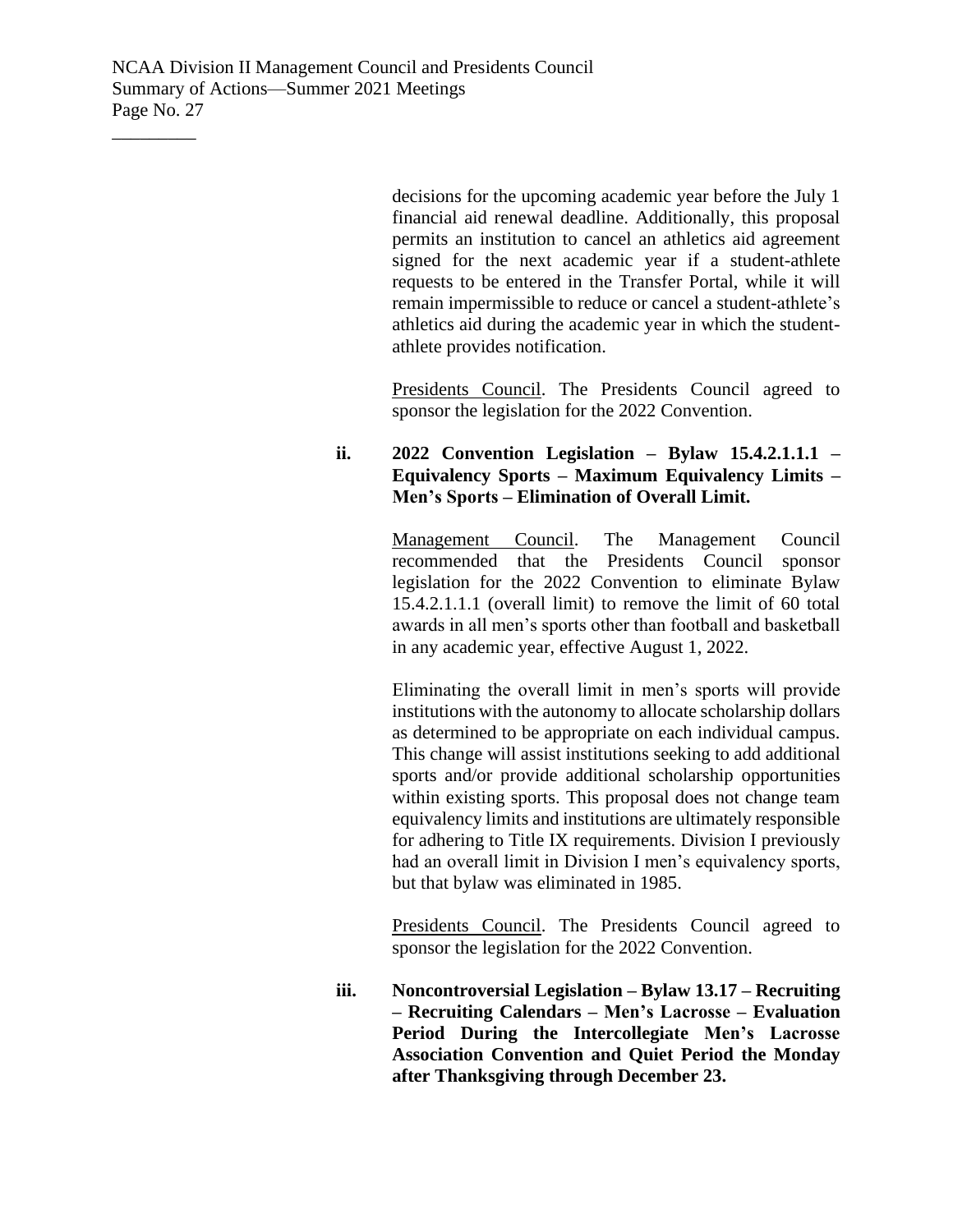\_\_\_\_\_\_\_\_\_

Management Council. The Management Council adopted noncontroversial legislation to amend Bylaw 13.17 (recruiting calendars) to establish a recruiting calendar in men's lacrosse, to specify the following: (1) that the two days prior to the Intercollegiate Men's Lacrosse Association Convention through the two days after adjournment of the convention shall be designated as a dead period, except for an evaluation period tied to an event that is held in conjunction with the convention; and (2) that the Monday after Thanksgiving through December 23 shall be designated as a quiet period.

Presidents Council. No action was necessary.

**iv. Noncontroversial Legislation – Bylaw 17.4.6.3 – Playing and Practice Seasons – Basketball – Number of Contests – Annual Exemptions – Conference Challenge Event – Independent Institutions.**

> Management Council. The Management Council adopted noncontroversial legislation to amend Bylaw 17.4.6.3 (annual exemptions) to specify that, in basketball, independent institutions may compete in a conference challenge event with other institutions in the same region, and permit all institutions competing in the event to exempt the contests from their maximum number of contests.

Presidents Council. No action was necessary.

# **v. Legislative Referral to the Division II Academic Requirements Committee – Nonrecruited Student Exception.**

Management Council. The Management Council referred Bylaw 14.5.4.6.2 (nonrecruited student exception) to the Academic Requirements Committee for a potential legislative change in Division II:

Whether a two-year college transfer who was not recruited by the certifying institution should be permitted to utilize the nonrecruited student exception even if they practiced beyond a 14-consecutive calendar-day period, provided all other requirements of the exception are met.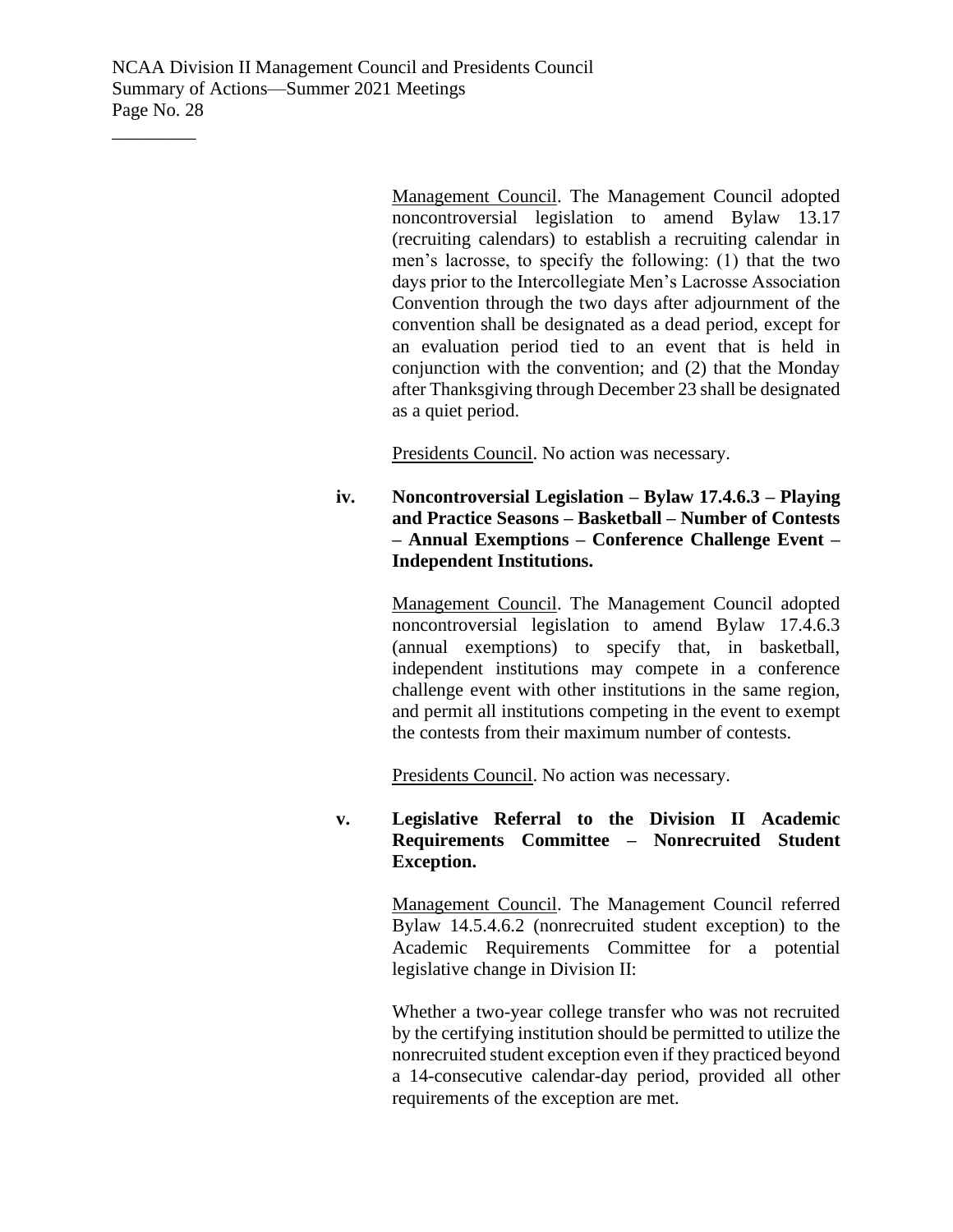Presidents Council. No action was necessary.

# **vi. Request for Feedback from the Division II Committee on Infractions – Recruiting – Contacts and Evaluations – Four-Year College Prospective Student-Athletes – Tampering Penalties.**

Management Council. The Management Council requested the Committee on Infractions provide feedback on the current application of the notification of transfer legislation (Bylaw 13.1.1.2) and whether Division II should consider any additional penalties associated with violations of the legislation.

Presidents Council. No action was necessary.

# **(5) Committee for Legislative Relief.**

# • **Blanket Waiver for Participation in Organized Competition Before Initial Full-Time Collegiate Enrollment.**

Management Council. Management Council was provided an update that the Administrative Committee approved a blanket waiver to permit a prospective student-athlete, who has not previously enrolled full time at a collegiate institution and whose legislated grace period concluded prior to or during the 2021-22 academic year, to engage in organized competition during the 2021- 22 academic year without using a season of competition, provided the prospective student-athlete did not utilize the previous COVID-19 relief in the 2020-21 academic year. (Note: A prospective student-athlete may use the approved COVID-19 relief to waive only one season of competition for participation in organized competition before initial full-time collegiate enrollment).

Presidents Council. No action was necessary.

[Note: The recommendation noted above was approved May 5 by the Administrative Committee. It is included in the document for ease of reference.]

#### **(6) Membership Committee.**

**(a) April 22 Videoconference.**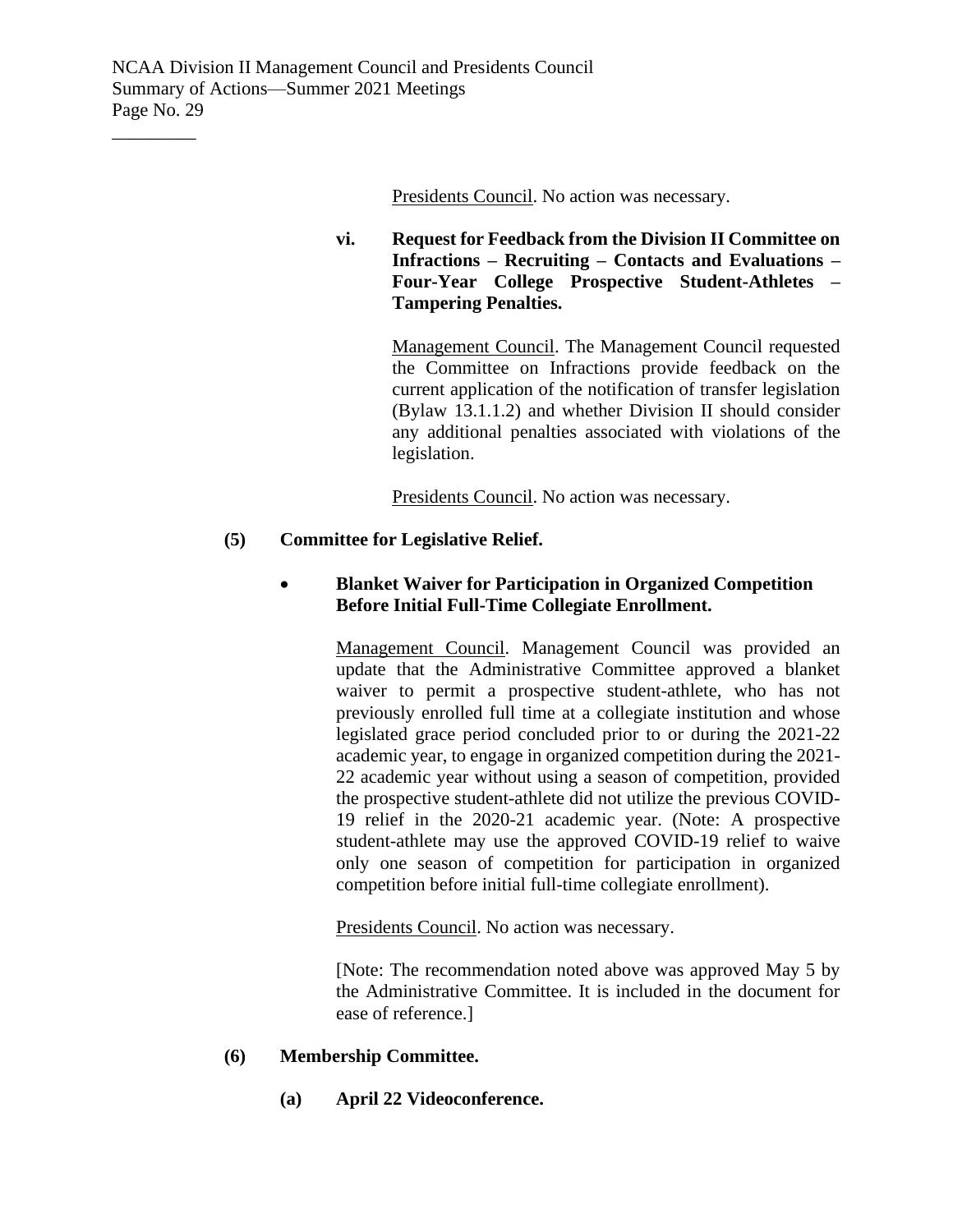Management Council. The Management Council reviewed the committee's April 22 videoconference report.

Presidents Council. No action was necessary.

# **(b) July 7-8 Videoconference.**

**i. Blanket Waiver of Conference Student-Athlete Advisory Committee Annual In-Person Meeting Requirement for the 2021-22 Academic Year.**

> Management Council. The Management Council extended the blanket waiver to provide relief of NCAA Division II Constitution 3.4.4.4.1 (annual meeting), for the 2021-22 academic year. Conferences will still be required to conduct an annual Student-Athlete Advisory Committee meeting, either in person or virtually.

Presidents Council. No action was necessary.

**ii. Request for Feedback from the Student-Athlete Advisory Committee and Division II Conference Commissioners Association – Conference Student-Athlete Advisory Committee Annual In-Person Meeting Requirement.**

> Management Council. The Management Council requested that the Student-Athlete Advisory Committee and the Conference Commissioners Association provide feedback on the following concept for a potential legislative change:

> Whether the blanket waiver approved by the Administrative Committee September 30, 2020, that permitted conferences to conduct an annual SAAC meeting, either in person or virtually should be permanent.

Presidents Council. No action was necessary.

#### **iii. Institutions in the Membership Process.**

Management Council. The Management Council noted that the Membership Committee had taken the following actions with regard to institutions in the membership process.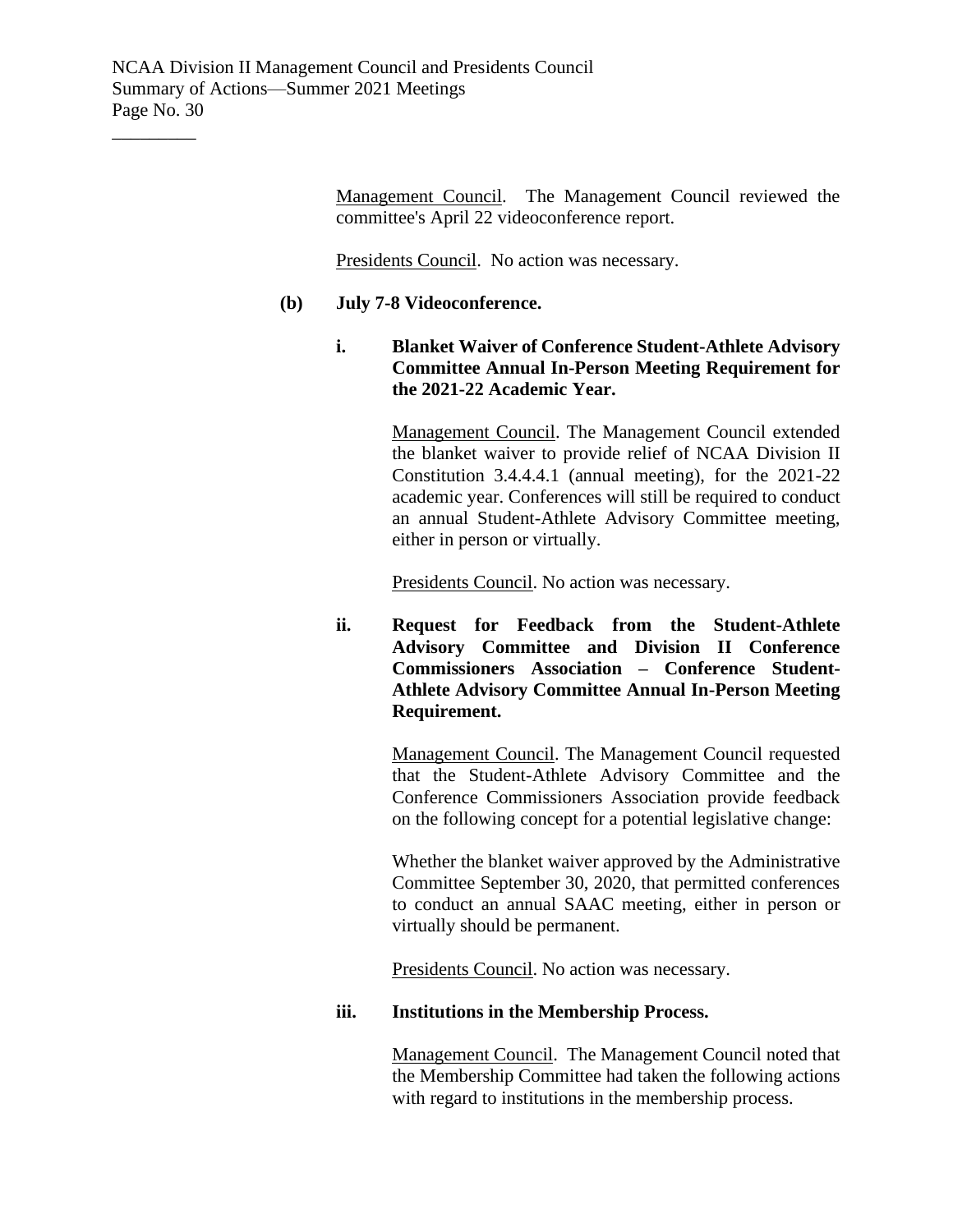- a. Moved the following institution to active member status, effective September 1, 2021:
	- University of Texas at Tyler.
- b. Moved the following institutions to provisional year three, effective September 1. 2021:
	- (1) College of Staten Island; and
	- (2) Frostburg State University.
- c. Moved the following institution to provisional year two, effective September 1, 2021:
	- D'Youville College.
- d. Required the following institution to repeat year one of the provisional period of the membership process, effective September 1, 2021:
	- Allen University.
- e. Approved the applications of the following institutions to enter provisional year one, effective September 1, 2021:
	- (1) Edward Waters College; and
	- (2) Emory & Henry College.

Presidents Council. The Presidents Council reviewed the actions taken by the Membership Committee.

#### **(7) Nominating Committee.**

**(a) April 26 Videoconference.**

#### • **Committee Appointments.**

Management Council. The Management Council was provided an update that the Administrative Committee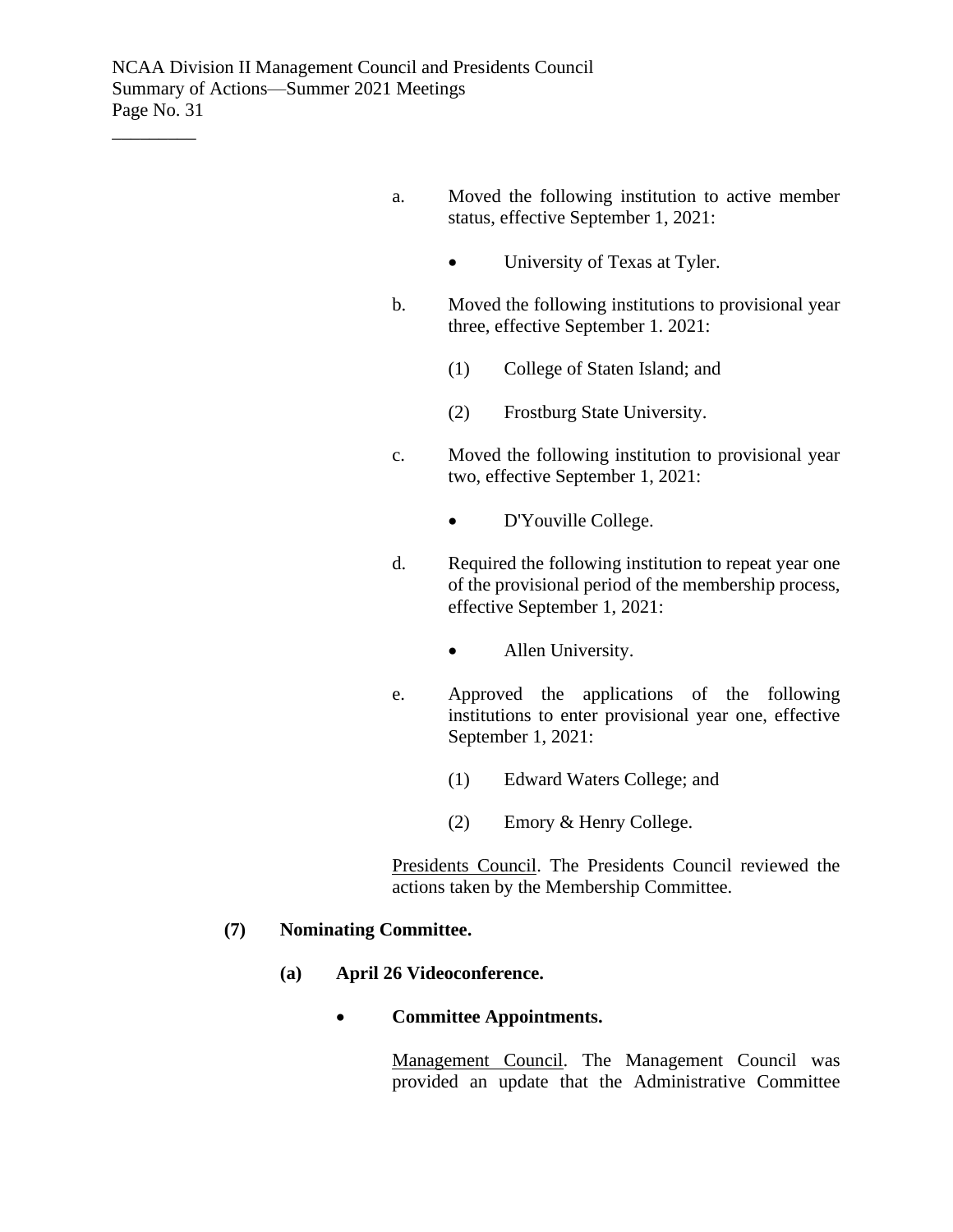approved the following appointments, effective September 1, 2021, unless otherwise noted:

- **i. NCAA Competitive Safeguards and Medical Aspects of Sports. Tim Singleton**, head athletic trainer/assistant athletics director for sports medicine, Wingate University.
- **ii. NCAA High School Review Committee. Brandon Corley**, academic director, South Bronx Community High School, Secondary School Member, effective July 1, 2021.
- **iii. NCAA Division II Nominating Committee. Todd Thurman,** director of athletics, Metropolitan State University of Denver, Rocky Mountain Athletic Conference.

Presidents Council. No action was necessary.

[Note: The appointments noted above were approved June 2 by the Administrative Committee. They are included in the document for ease of reference.]

# **(b) May 12 Videoconference.**

Management Council. The Management Council reviewed the committee's May 12 videoconference report.

Presidents Council. No action was necessary.

#### **(c) June 11 Videoconference.**

#### • **Committee Appointments.**

Management Council. The Management Council recommended that the Presidents Council approve the following appointment, effective immediately:

• **NCAA Sportsmanship and Ethical Conduct Committee. Nancy Lake**, senior woman administrator/associate athletics director for compliance, Shaw University.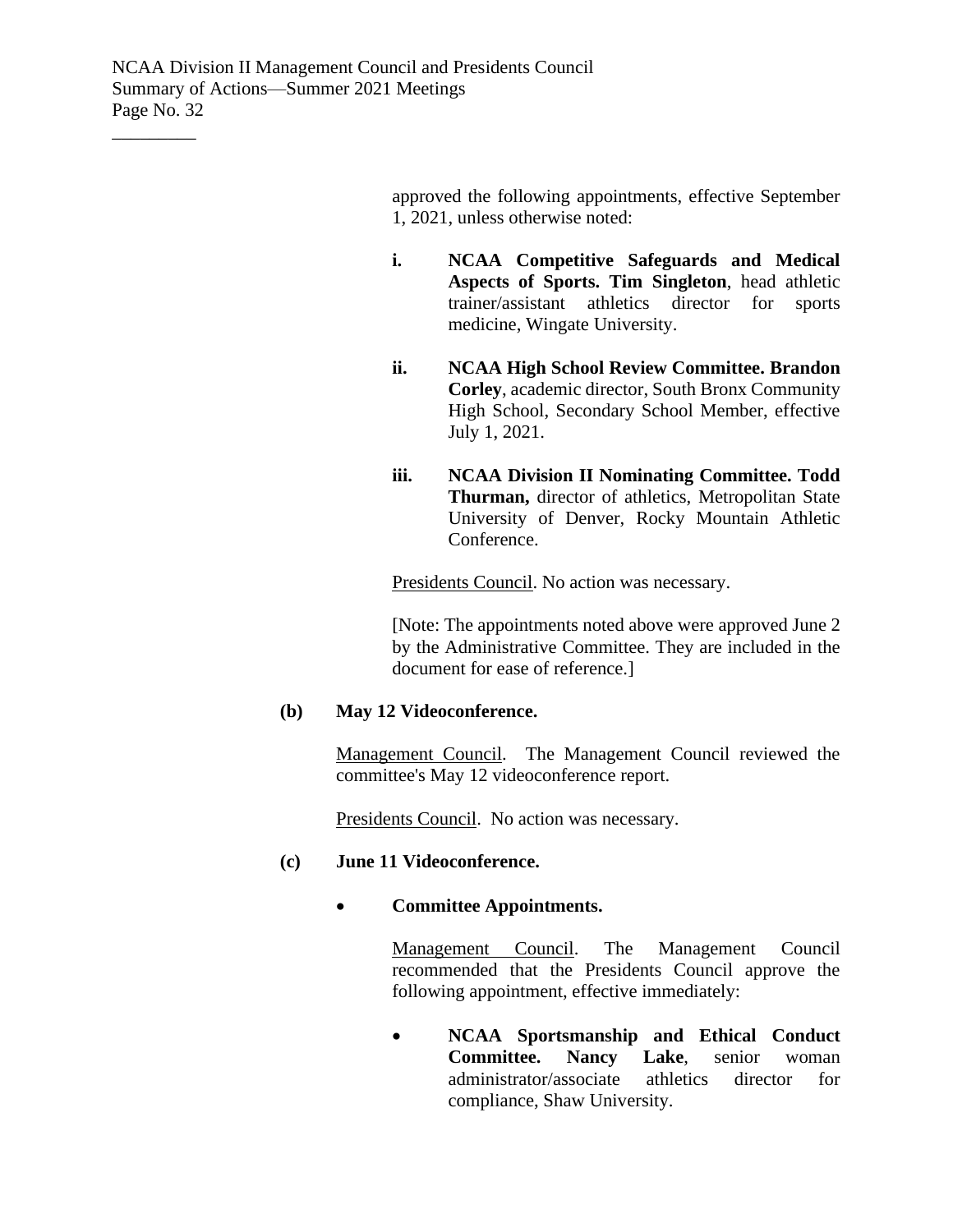Presidents Council. The Presidents Council approved the appointment, as recommended.

## **(8) Planning and Finance Committee.**

## **(a) Budget-to-Actual Report Ending May 31.**

Management Council. The Management Council reviewed the budget-to-actual report for the period ending May 31, 2021.

Presidents Council. The Presidents Council reviewed the budgetto-actual report for the period ending May 31, 2021.

# **(b) April 27 Videoconference.**

# **i. Division II Budget Guidelines and Principles.**

Management Council. The Management Council endorsed the Division II Budget Guidelines and Principles, as recommended by the committee.

Presidents Council. The Presidents Council approved the Division II Budget Guidelines and Principles, as presented. The Council noted that the guidelines and principles should be reviewed quarterly due to the constitutional review and gender equity review.

# **ii. Division II Long-Range Budget.**

Management Council. The Management Council voted to endorse the revised Division II long-range budget through 2031-32.

Presidents Council. The Presidents Council approved the revised Division II long-range budget.

# **iii. Division II Budget Requests for Fiscal Year 2021-22.**

Management Council. The Management Council voted to endorse the budget requests for the 2020-21 fiscal year.

Presidents Council. No action was necessary as the Presidents Council approved the 2021-22 fiscal year budget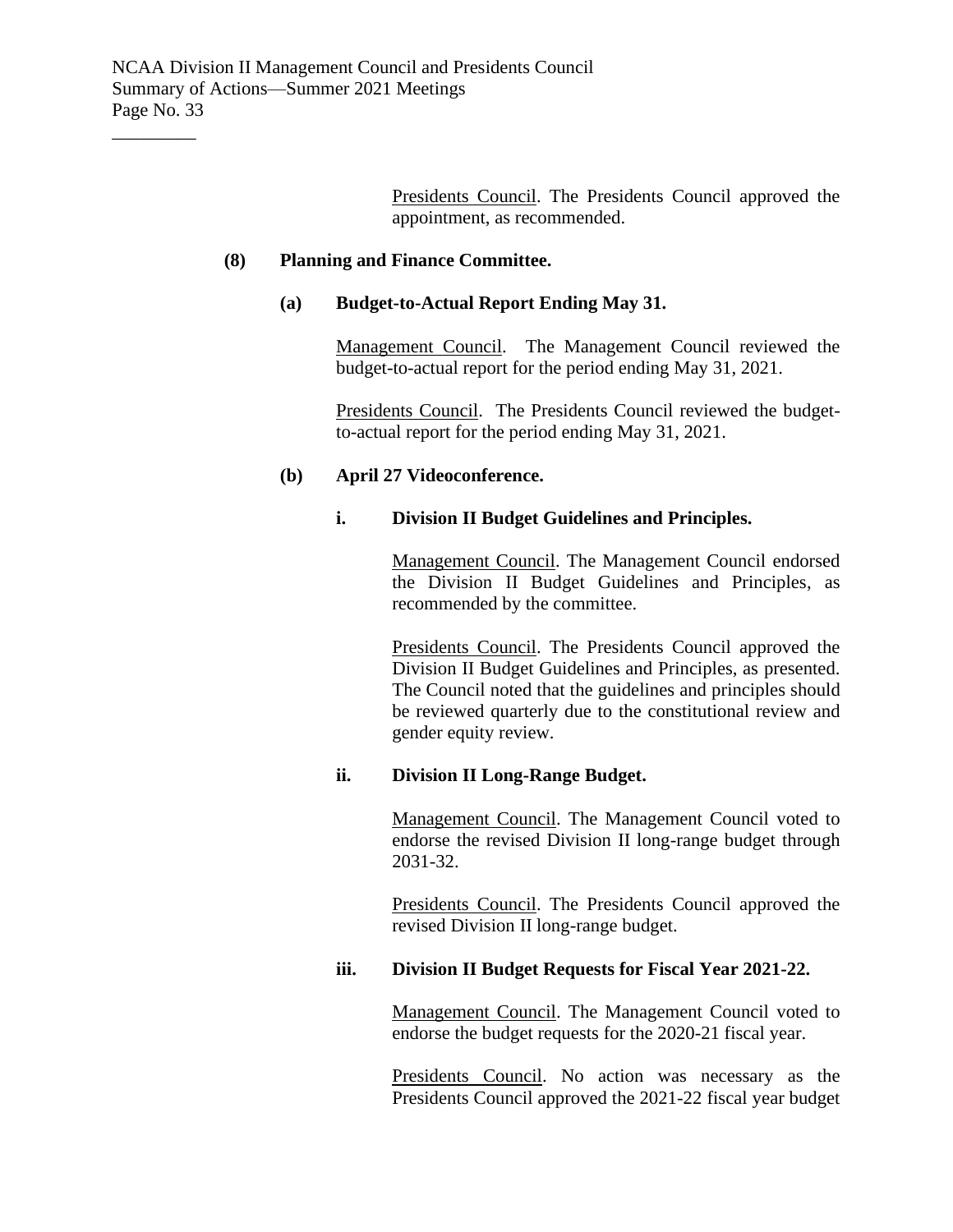requests during the April 2021 meeting.

#### **(9) Student-Athlete Advisory Committee.**

#### **(a) April 10-11 Videoconference.**

Management Council. The Management Council reviewed the committee's April 10-11 videoconference report.

Presidents Council. No action was necessary.

# **(b) Verbal Update from July 15 Videoconference.**

Management Council. The Management Council received a verbal update from the committee's July 15 meeting.

Presidents Council. No action was necessary.

#### **(10) Committee on Student-Athlete Reinstatement.**

• **Noncontroversial Legislation – Bylaw 14.2.5.2.3 – Season of Competition: 10-Semester/15-Quarter Rule -- Hardship Waiver – Criteria for Administration of Hardship Waiver – First-Halfof-Season Calculation – Rounding of First-Half-of-Season Calculation.**

> Management Council. The Management Council adopted noncontroversial legislation to amend Bylaw 14.2.5.2.3 (first-halfof-season calculation) to specify that any computation of the first half of the season that results in a fractional portion of a contest or date of competition shall be rounded to the next full contest or date of competition after the rounded value (e.g., 50% of an 11-game football schedule  $-5.5$  games  $-$  shall be considered six games; therefore, any injury or illness must have occurred prior to the start of the seventh contest).

Presidents Council. No action was necessary.

#### **b. Division II Subcommittees and Project Teams.**

**(1) Convention Planning Project Team.**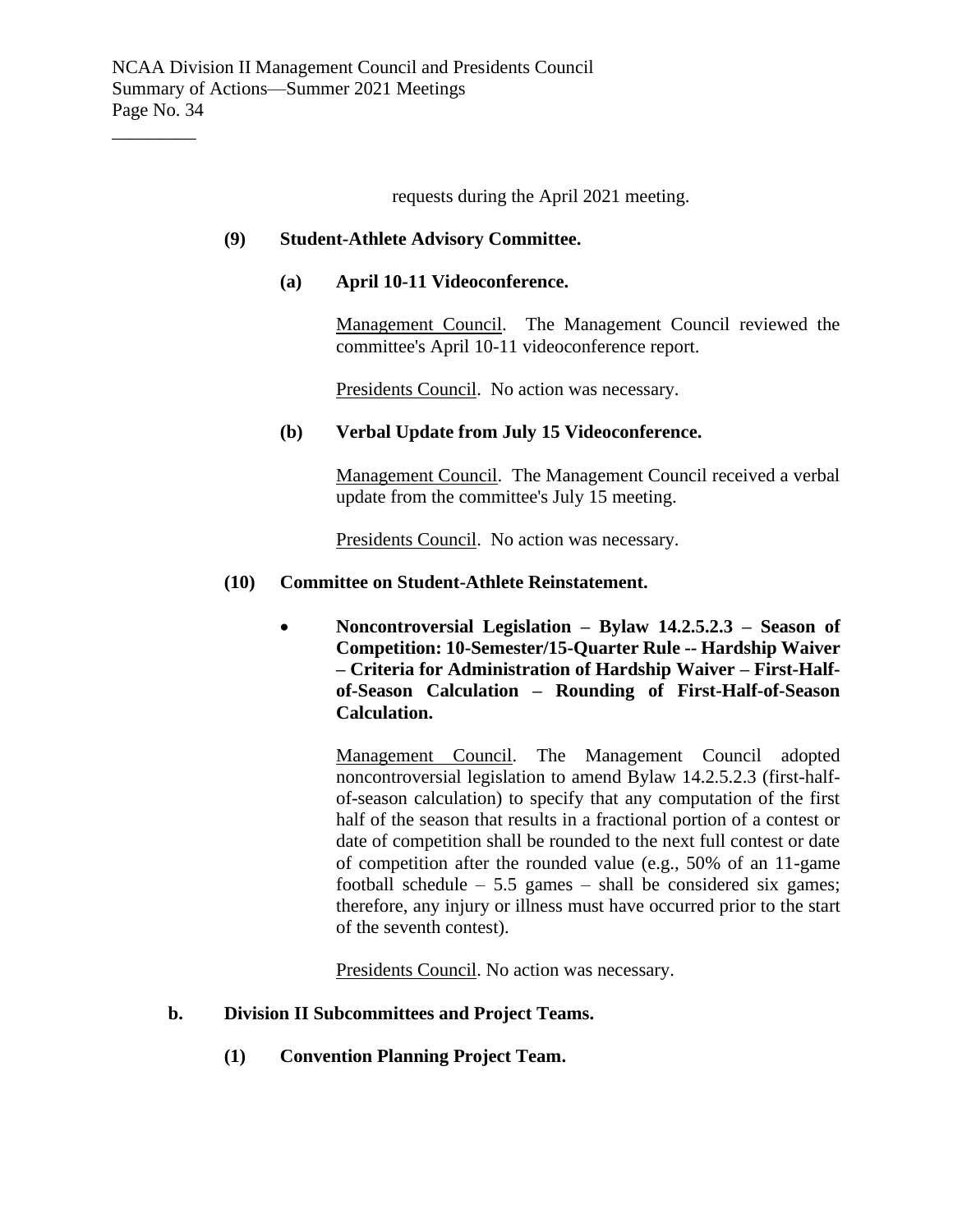# • **2022 Convention Division II Schedule and Educational Programming.**

Management Council. The Management Council approved the Division II schedule and educational programming for the 2022 Convention.

Presidents Council. The Presidents Council approved the Division II schedule and educational programming for the 2022 Convention.

# **(2) Identity Subcommittee.**

# • **Division II Day.**

Management Council. The Management Council recommended that the Presidents Council approve the division hosting an inaugural Division II Day.

Presidents Council. The Presidents Council approved the division hosting an inaugural Division II Day.

## **c. Association-Wide Committees.**

## **(1) Committee on Competitive Safeguards and Medical Aspects of Sports.**

Management Council. The Management Council reviewed the committee's April 8 videoconference report.

Presidents Council. No action was necessary.

#### **(2) Committee on Women's Athletics.**

## **(a) April 8 and 21 Videoconferences.**

Management Council. The Management Council reviewed the committee's April 8 and 21 videoconference reports.

Presidents Council. No action was necessary.

## **(b) Recommendation to Add STUNT as an Emerging Sport for Women.**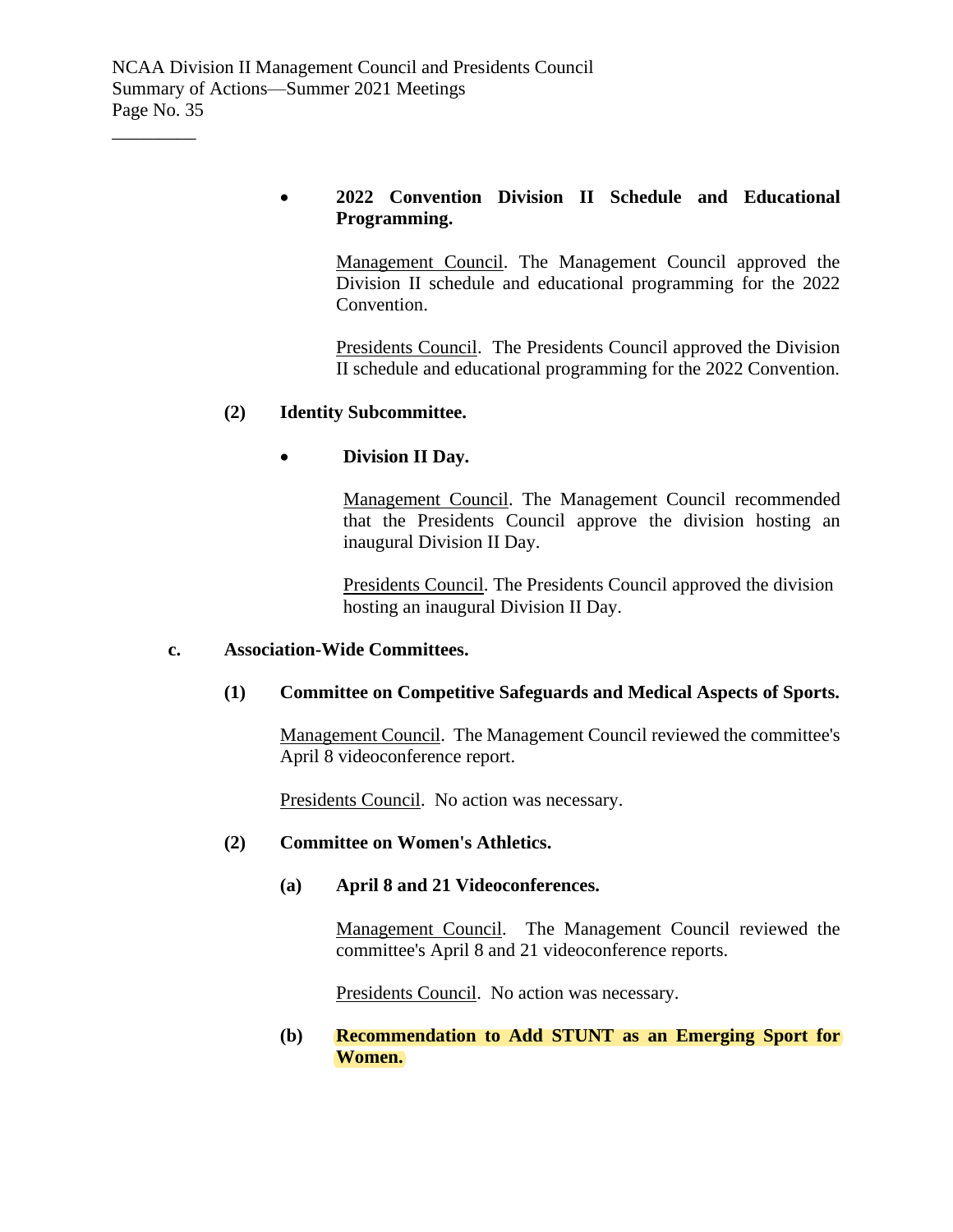\_\_\_\_\_\_\_\_\_

# • **Division Membership, Personnel, Amateurism, Financial Aid and Playing and Practice Seasons – Emerging Sports for Women - STUNT.**

Management Council. The Management Council recommended that the Presidents Council sponsor legislation for the 2022 Convention to add STUNT as an emerging sport for women and establish legislation related to athletics personnel, amateurism, recruiting, financial aid, playing and practice seasons and membership, as specified.

Presidents Council. The Presidents Council agreed to sponsor the legislation for the 2022 Convention.

#### **(3) Minority Opportunities and Interests Committee.**

Management Council. The Management Council reviewed the committee's April 10 videoconference report.

Presidents Council. No action was necessary.

# **(4) Joint Committee on Women's Athletics and Minority Opportunities and Interests Committee.**

Management Council. The Management Council reviewed the committees' April 22 videoconference reports.

Presidents Council. No action was necessary.

#### **(5) Playing Rules Oversight Panel.**

# • **April 22 and June 3 Videoconferences.**

Management Council. The Management Council reviewed the panel's April 22 and June 3 videoconference reports.

Presidents Council. No action was necessary.

#### **(6) Postgraduate Scholarship Committee.**

Management Council. The Management Council reviewed the committee's May 3 videoconference report.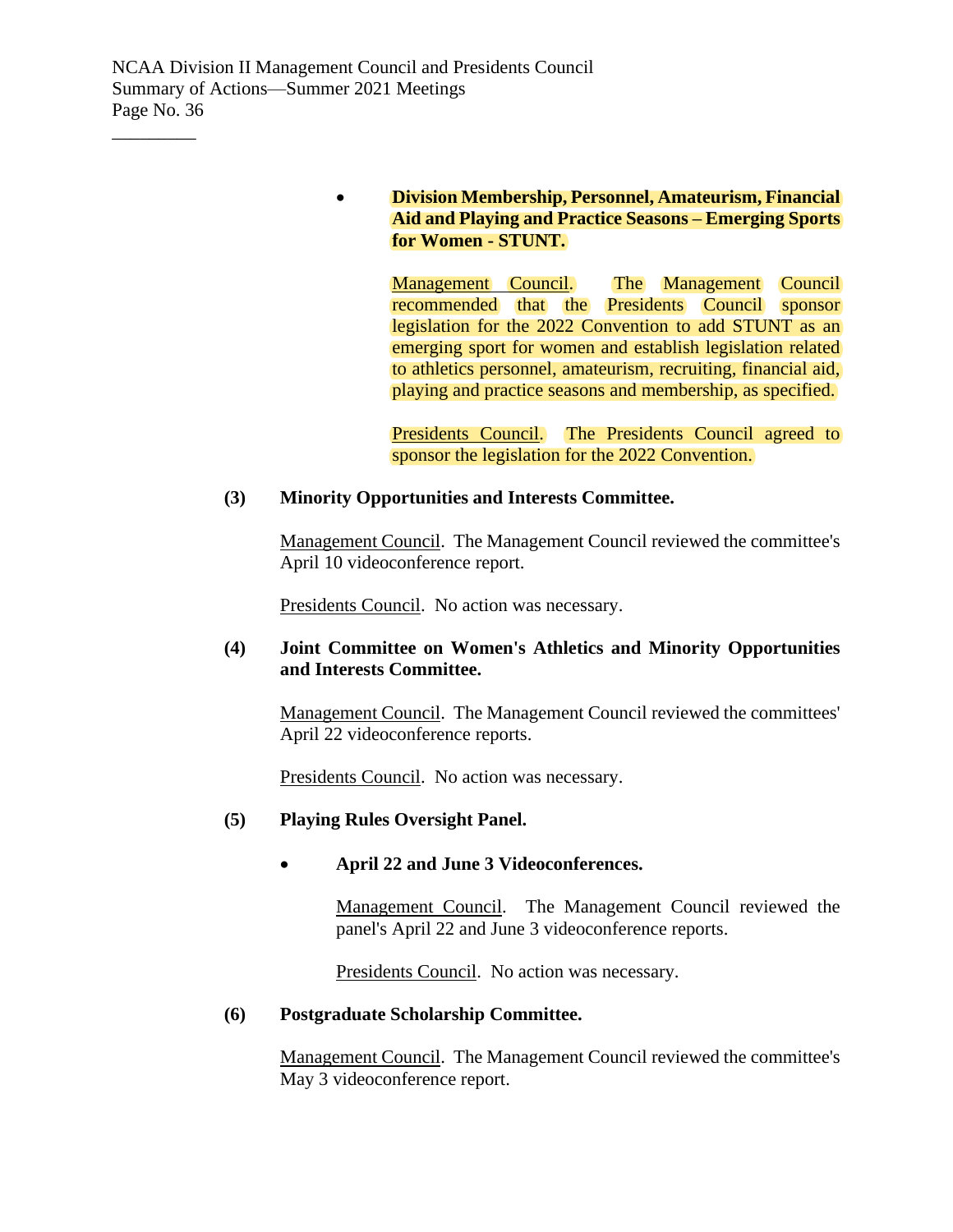Presidents Council. No action was necessary.

# **(7) Walter Byers Scholarship Committee.**

Management Council. The Management Council reviewed the committee's April 25-26 videoconference report.

Presidents Council. No action was necessary.

# *6. BREAKOUT SESSIONS REGARDING 2024-29 DIVISION II STRATEGIC PLAN SWOT ANALYSIS.*

Management Council. The Management Council participated in breakout sessions Monday afternoon, which gave members the opportunity to conduct a SWOT analysis in preparation for the development of the 2024-29 Division II Strategic Plan. The Council reviewed the feedback provided thus far by the committees in the governance structure and focused on the opportunities ahead for Division II. No formal action was taken.

Presidents Council. The Presidents Council participated in breakout sessions as part of a SWOT analysis in preparation for the development of the 2024-29 Division II Strategic Plan. The Council reviewed the feedback provided thus far by the committees in the governance structure. The Council noted this was a very timely discussion given the state of college sports and the Board of Governors' recent decision to conduct a Constitutional Review. The Council focused its discussions on potential opportunities for Division II. No formal action was taken.

# *7. MANAGEMENT COUNCIL ISSUES.*

#### **a. Management Council Committee and Project Team Assignments.**

Management Council. The Management Council reviewed its committee and project team assignments.

Presidents Council. No action was necessary.

#### **b. Management Council Vice Chair Election.**

Management Council. The Management Council elected Carrie Michaels, senior associate director of athletics/senior woman administrator, Shippensburg University of Pennsylvania, as the new vice chair of the Council, effective September 1, 2021, for a one-year period of time.

Presidents Council. The Presidents Council ratified the election, as recommended.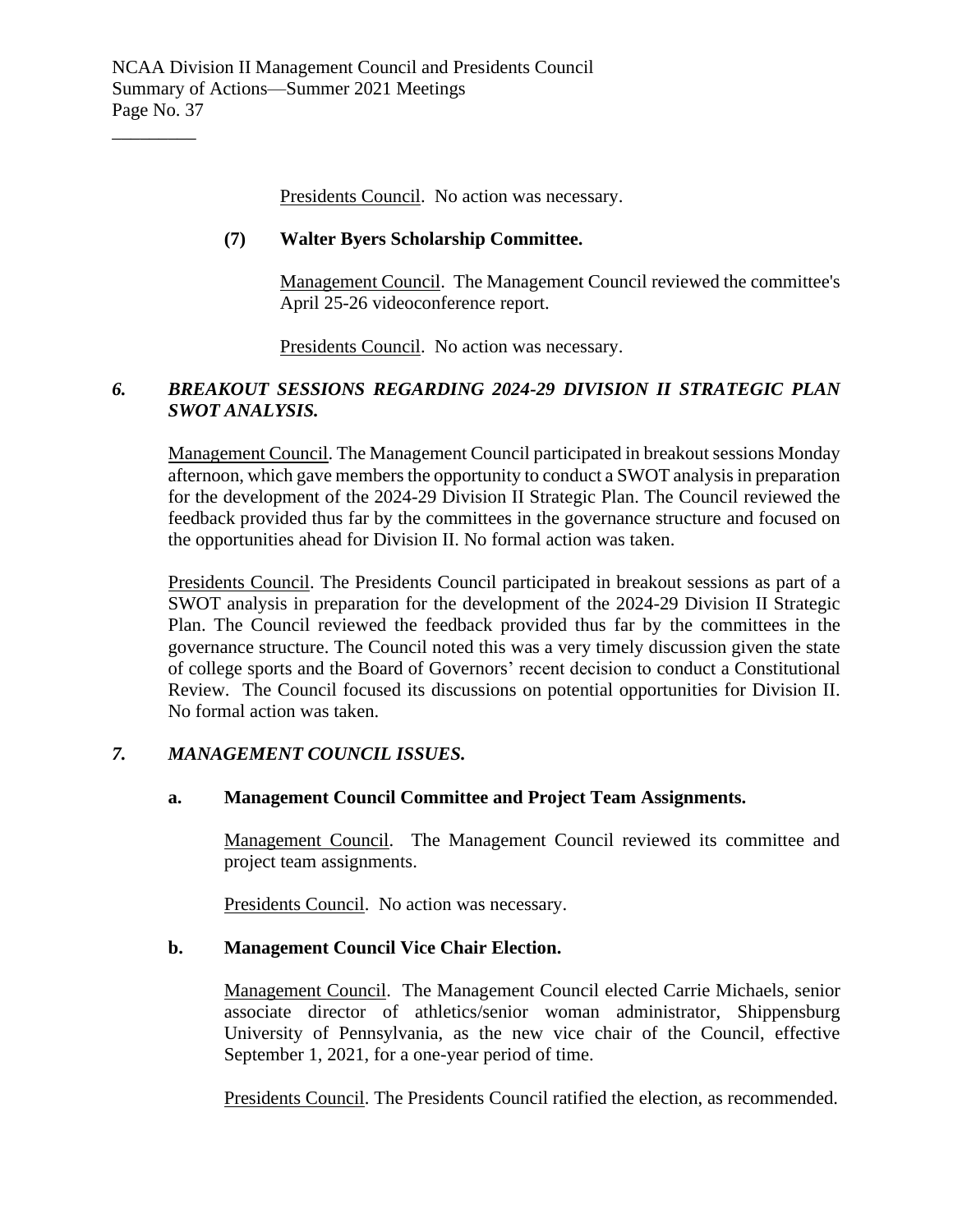## **c. Management Council Chair Notice.**

\_\_\_\_\_\_\_\_\_

Management Council. The Management Council was informed that an election for a new chair would take place at the October meeting, with the term beginning at the conclusion of the 2022 Convention. Interested members should notify staff or the Council chair of their desire to chair the Council.

Presidents Council. No action was necessary.

#### **d. Management Council/Student-Athlete Advisory Committee Summit.**

Management Council. The Management Council discussed the positive feedback on the Summit that was held the previous Friday.

Presidents Council. No action was necessary.

# *8. PRESIDENTS COUNCIL ISSUES.*

- **a. Chair Election in October.** The Presidents Council was advised that a chair would be elected at the October meeting to serve from January 2022 to January 2023. President Council members who wish to serve should contact the chair or the vice president of Division II.
- **b. Discussion with Kaplan Hecker & Fink LLP Regarding the NCAA Championships Phase One Gender Equity Report.** The Presidents Council received an update from Kaplan Hecker & Fink LLP regarding the first phase of the gender equity report delivered to the Board of Governors the previous day. The Phase One report focused on men's and women's basketball in all three divisions. The Council referred the Phase One Gender Equity Report to the Division II Championships Committee for further review and discussion.

#### *9. NATIONAL OFFICE UPDATES.*

#### **a. Executive and Legal.**

Management Council. The Management Council received an update from the NCAA president, as well as the NCAA interim senior vice president and general counsel on issues surrounding the NCAA.

Presidents Council. The Presidents Council received an update on issues surrounding the NCAA from the NCAA president and the NCAA interim senior vice president and general counsel, which included name, image and likeness; independent equity review of NCAA championships; transgender student-athlete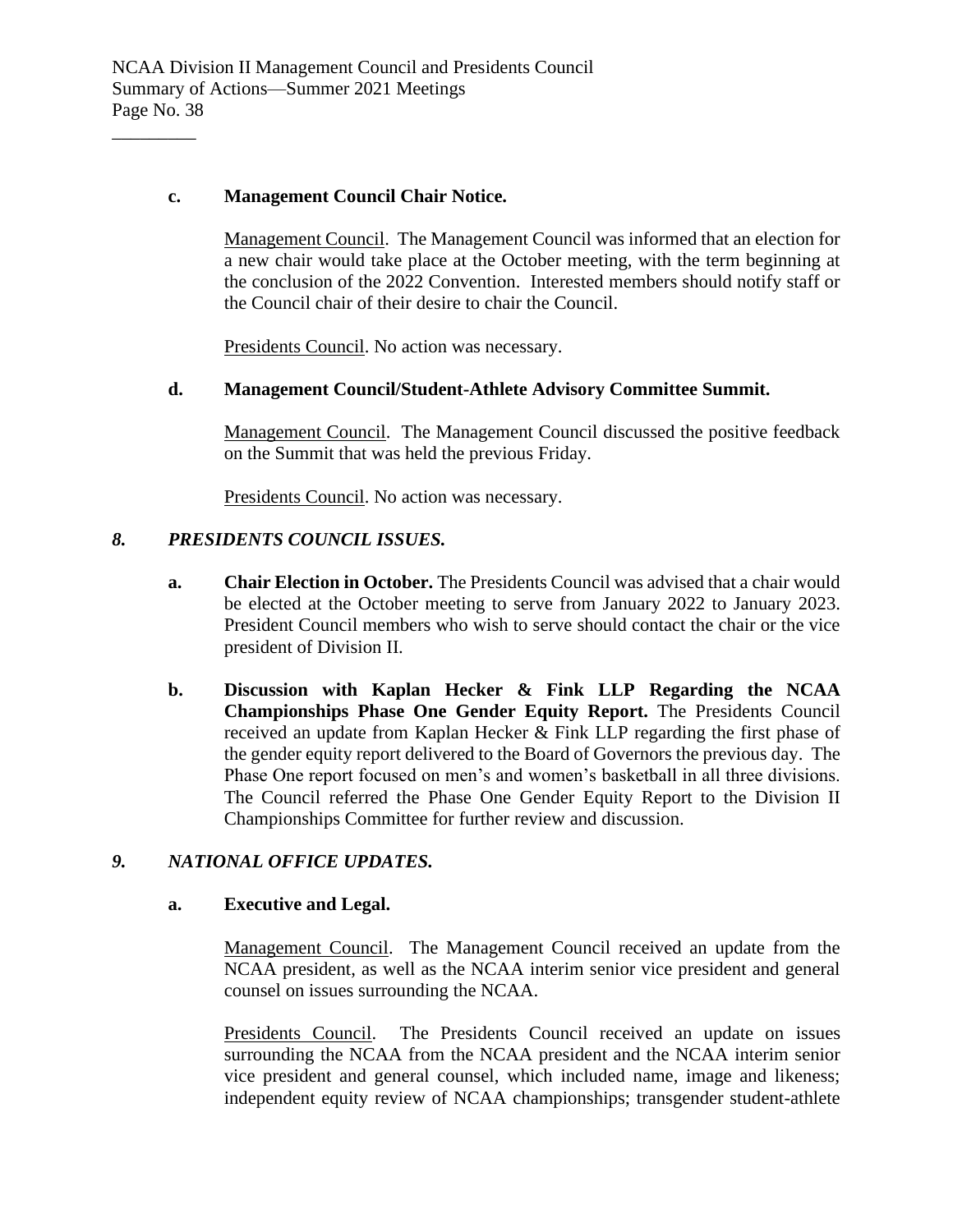participation; impact of the Supreme Court ruling in future rules making as well as review of current legislation; and next steps on the NCAA structure, including the constitutional review.

# **b. Sport Science Institute.**

\_\_\_\_\_\_\_\_\_

Management Council. The Management Council received an update from Sport Science Institute staff on some initiatives that the office is working on, including a COVID-19 update, planning around fall resocialization; transgender issues and Committee on Competitive Safeguards and Medical Aspects of Sports discussion on the cannabinoid policy.

Presidents Council. The Presidents Council received an update from Sport Science Institute staff regarding a COVID-19 update, planning around fall resocialization; transgender issues and Committee on Competitive Safeguards and Medical Aspects of Sports discussion on the cannabinoid policy.

# **c. Health and Safety Survey.**

Management Council. The Management Council was provided an overview of the Student-Athlete Mental Health Survey.

Presidents Council. The Presidents Council was provided an overview of the Student-Athlete Mental Health Survey.

#### **d. 2021 Inclusion Forum.**

Management Council. The Management Council received an update on 2021 Inclusion Forum.

Presidents Council. No action was necessary.

#### **e. Division II ADA Mentor Program.**

Management Council. The Management Council was updated on the ADA Mentor Program.

Presidents Council. No action was necessary.

### **f. Division II Community Engagement.**

Management Council. The Management Council was updated on the community engagements efforts of the division at Division II national championships.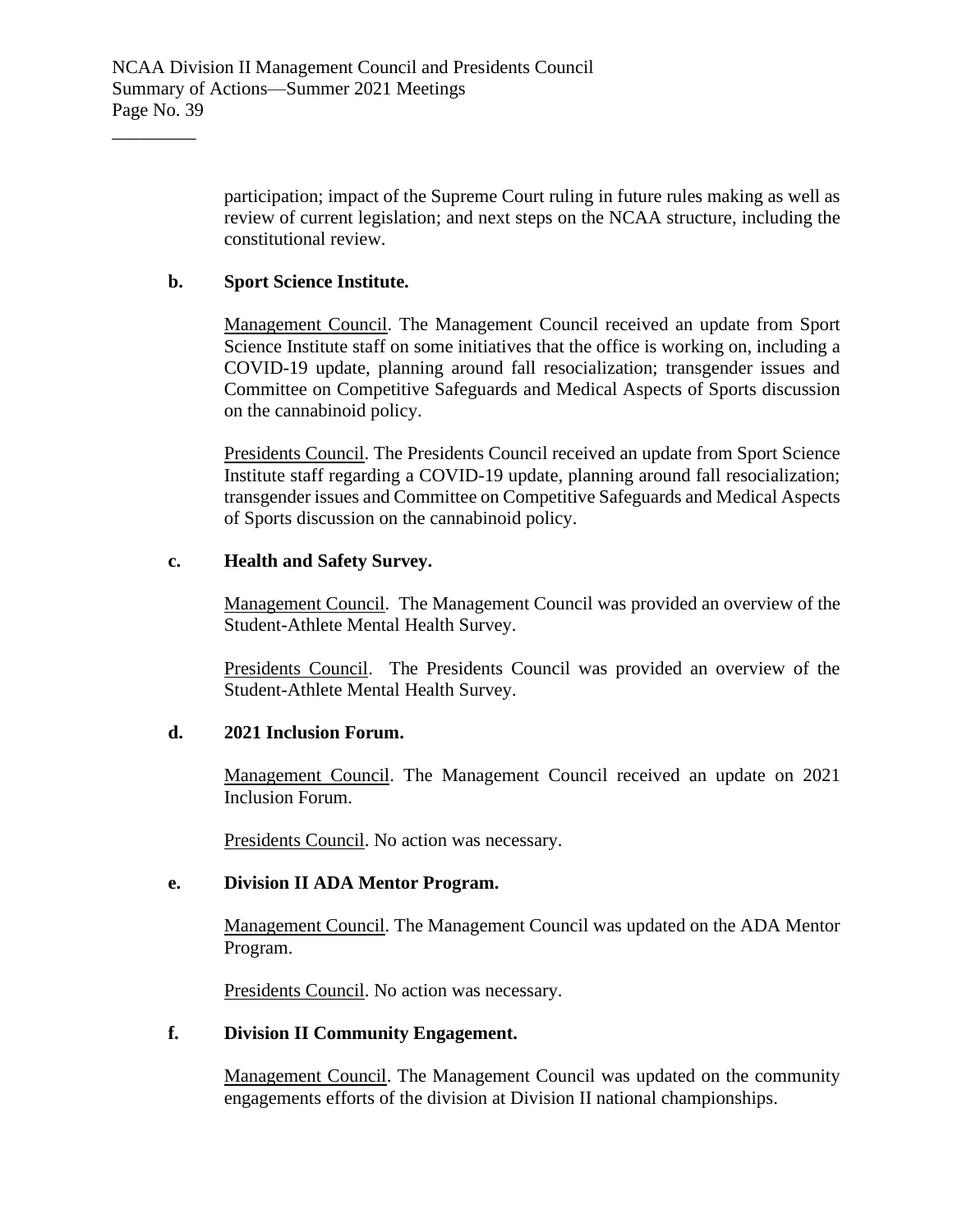Presidents Council. No action was necessary.

# **g. Division II Coaches Connection Program.**

Management Council. The Management Council was updated on the coaches connection program.

Presidents Council. No action was necessary.

# **h. Officiating Study.**

\_\_\_\_\_\_\_\_\_

Management Council. The Management Council received an update on a review of collegiate officiating currently being conducted for 15 NCAA sports across all three divisions. The review focuses on the areas of recruiting, retention and organizational challenges regarding officiating.

Feedback has been sought from a variety of groups and more than 15,000 individuals have had an opportunity to provide input thus far. Stakeholder groups were asked to identify issues facing officiating across the 15 NCAA sports identified for this study. All of them agreed that the shrinking pipeline and the availability of quality officials were top priorities.

Additionally, the officials themselves emphasized the following as primary concerns: 1) fees; 2) assigning strongholds; 3) recruitment of new officials; and 4) poor sportsmanship and treatment of officials.

Recommendations currently being reviewed focus on organizational leadership and oversight of officiating, building strategic alliances, and conference engagement. While the NCAA national office does not have the staffing or resources to implement or take on all officiating challenges identified in the study, what resources are available have been activated to address the overarching conclusions and recommendations that are coming out of the study.

Presidents Council. The Presidents Council was provided an update on the review of collegiate officiating currently being conducted for 15 NCAA sports across all three divisions.

# *10. AFFILIATED ASSOCIATION UPDATES.*

Management Council. The Management Council was updated on the activities of the following affiliated associations.

#### **a. Division II Athletics Directors Association.**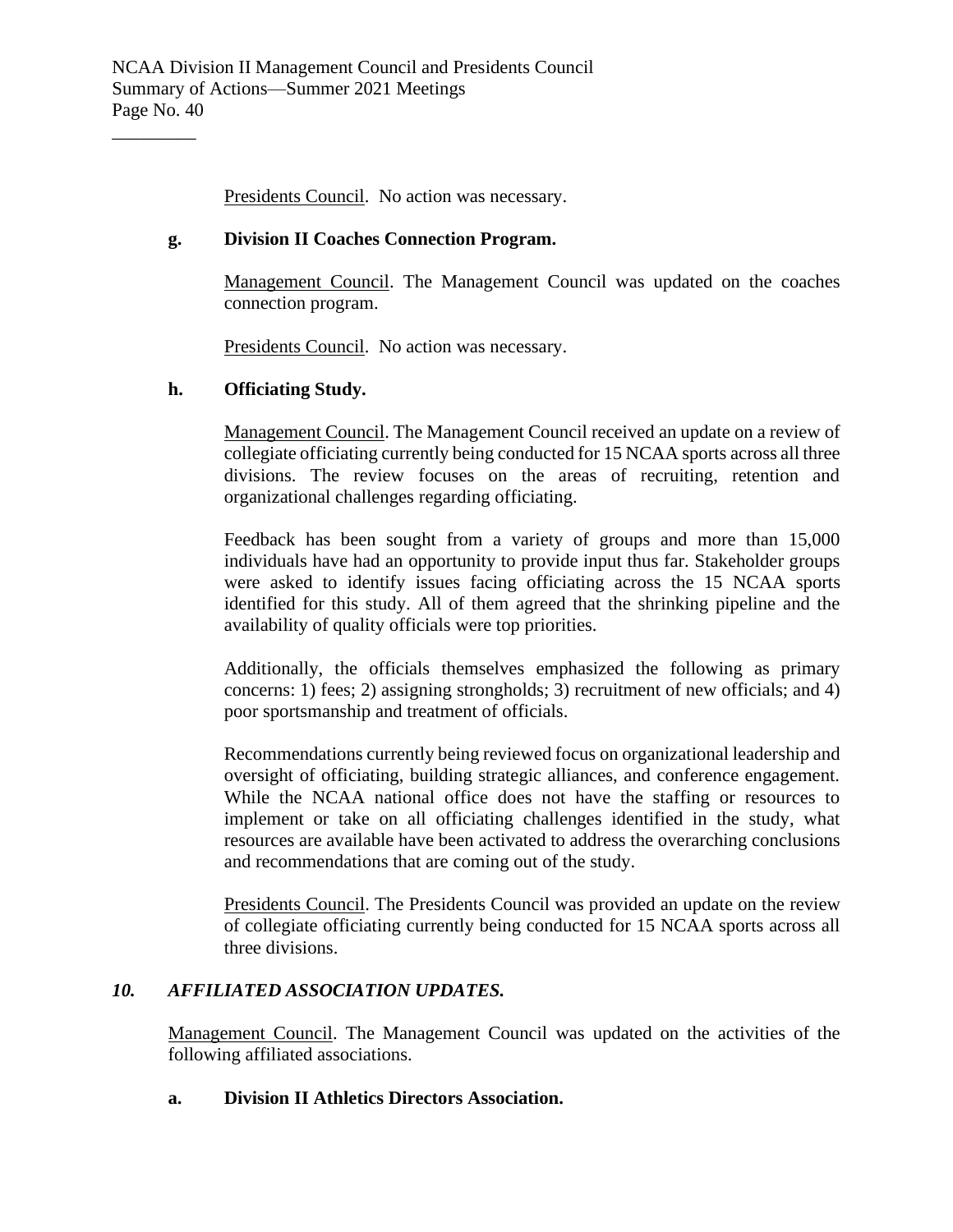- **b. Division II Conference Commissioners Association.**
- **c. CoSIDA.**

- **d. Faculty Athletics Representative Association.**
- **e. Minority Opportunities Athletics Administrators Association.**
- **f. National Association for Athletics Compliance.**
- **g. Women Leaders in College Sports.**

Presidents Council. No action was necessary.

## *11. OTHER BUSINESS.*

Management Council. The Management Council recognized David Marsh, director of athletics, Northwood University, who has resigned from the council. The chair also thanked Courtney Lovely Evans for her work as the vice chair. No action was necessary.

Presidents Council. No action was necessary.

#### *12. MEETING RECAP/THINGS TO REPORT BACK TO CONFERENCES.*

Management Council. The Management Council was provided with a list of topics/issues to report to its member institutions. These topics included: 2022 Convention proposals and logistics; football prohibited athletic activities policies and procedures; Division II University; officiating study; Division II Health and Safety survey results; adopted noncontroversial legislation; resocialization guidelines; review of legislation and policies impacted by COVID-19; and upcoming events.

Presidents Council. No action was necessary.

#### *13. FUTURE MEETINGS.*

Management Council. The Management Council reviewed the upcoming meetings for 2021 through January 2023.

Presidents Council. The Presidents Council reviewed the upcoming meetings for 2021 through January 2023.

#### *14. ADJOURNMENT.*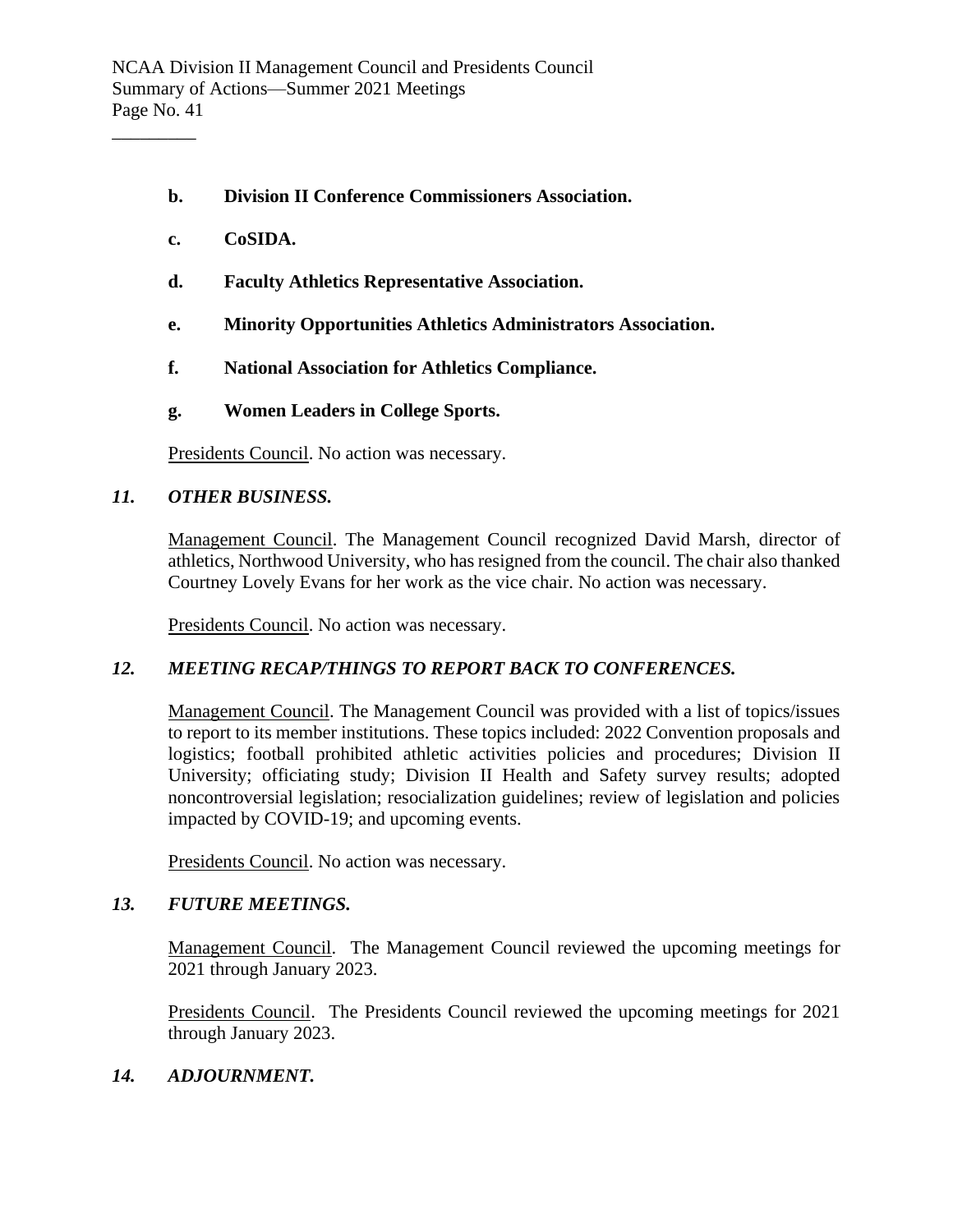$\overline{\phantom{a}}$ 

Management Council. The Management Council adjourned at 3:10 p.m. Eastern time July 20.

Presidents Council. The Presidents Council adjourned at 3:54 p.m. Eastern time August 4.

 $\overline{\phantom{a}}$ 

| <b>NCAA Division II Management Council and Presidents Council</b><br>June 7, 2021, Management Council and Presidents Council Videoconferences |                                                                                     |
|-----------------------------------------------------------------------------------------------------------------------------------------------|-------------------------------------------------------------------------------------|
| June 29, 2021, Management Council and Presidents Council Videoconferences                                                                     |                                                                                     |
| July 19-20 Management Council Videoconference                                                                                                 |                                                                                     |
| August 4, 2021, Videoconference                                                                                                               |                                                                                     |
| <b>Attendees:</b>                                                                                                                             | <b>Presidents Council</b>                                                           |
| <b>Management Council</b><br>Brenda Cates, University of Mount Olive                                                                          | Carlos Campo, Ashland University (absent June                                       |
|                                                                                                                                               | 29)                                                                                 |
| Teresa Clark, Cedarville University                                                                                                           | John Denning, Stonehill College                                                     |
| Marcus Clarke, Central Intercollegiate Athletic<br>Association                                                                                | University<br>Michael<br>Driscoll,<br>Indiana<br>of<br>Pennsylvania                 |
| Mark Corino, Caldwell University                                                                                                              | Allison Garrett, Emporia State University (absent<br>June 29)                       |
| J. Lin Dawson, Clark Atlanta University                                                                                                       | John Y. Gotanda, Hawaii Pacific University                                          |
| Robert Dranoff, East Coast Conference                                                                                                         | Donna Henry, University of Virginia's College at<br>Wise (absent June 29)           |
| Laura Clayton Eady, University of West Georgia                                                                                                | Gayle Hutchinson, California State University,<br>Chico (absent June 29)            |
| Courtney Lovely Evans, Palm Beach Atlantic<br>University                                                                                      | Jim Johnson, Pittsburg State University                                             |
| Amy Foster, Seattle Pacific University                                                                                                        | Sandra Jordan, University of South Carolina<br>Aiken, chair                         |
| Marty Gilbert, Mars Hill University                                                                                                           | McCay, Florida<br>T. Dwayne<br>Institute<br>of<br>Technology                        |
| Amy Henkelman, Dominican University of<br>California                                                                                          | Colleen Perry Keith, Goldey-Beacom College                                          |
| Jim Johnson, Pittsburg State University                                                                                                       | Elwood<br>Robinson,<br>Winston-Salem<br><b>State</b><br>University (absent June 29) |
| Kristi Kiefer, Fairmont State University                                                                                                      | Steven Shirley, Minot State University                                              |
| Braydon Kubat, University of Minnesota Duluth<br>(absent June 29)                                                                             | William Thierfelder, Belmont Abbey College<br>(absent June 29)                      |
| David B. Kuhlmeier, Valdosta State University                                                                                                 | Blake Thompson, Mississippi College                                                 |
| Lind,<br>Sun<br>Northern<br>Intercollegiate<br>Erin<br>Conference                                                                             | Sandra Woodley, University of Texas Permian<br><b>Basin</b>                         |
| David Marsh, Northwood University                                                                                                             |                                                                                     |